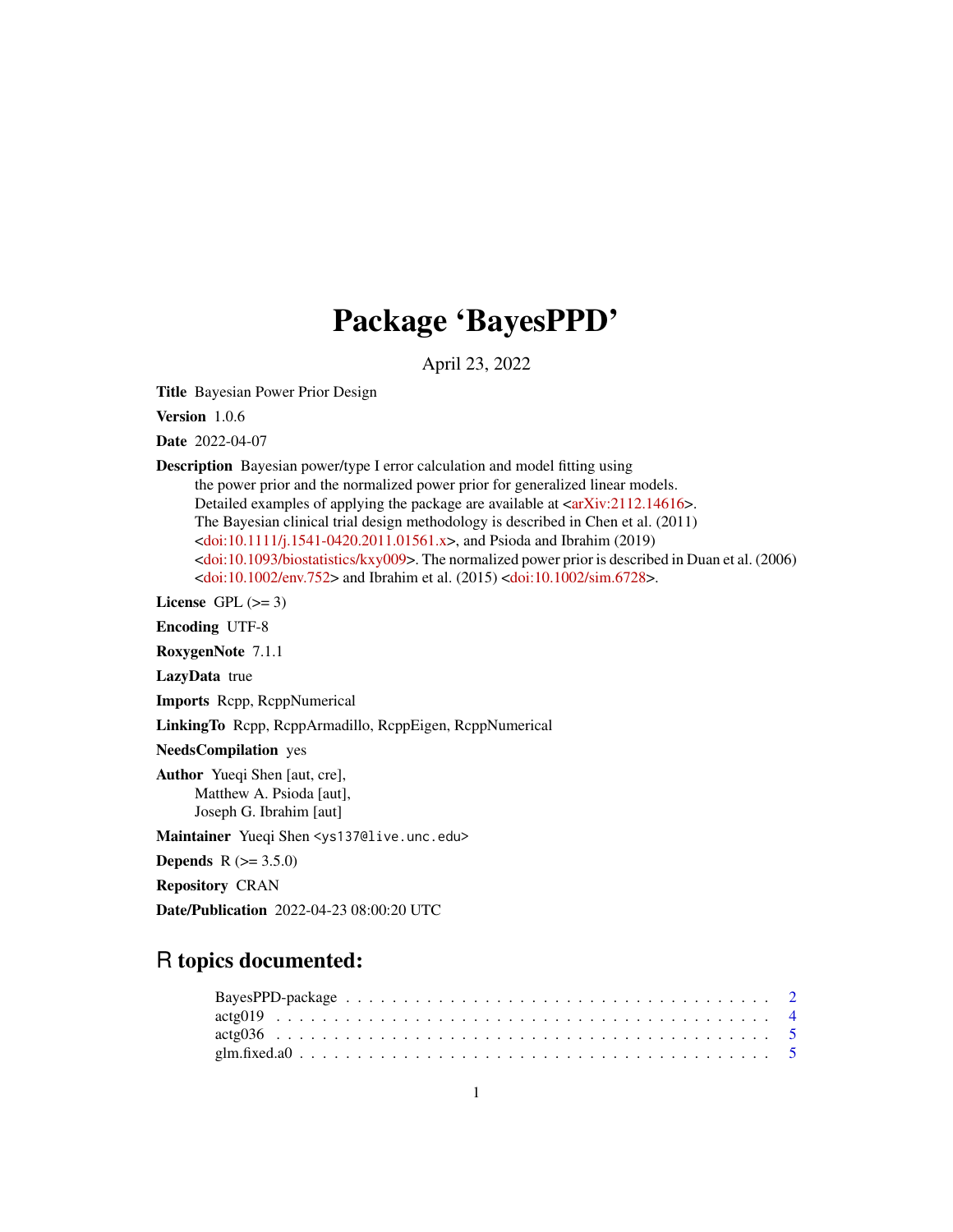<span id="page-1-0"></span>

| $power.glm.random.a0 \ldots \ldots \ldots \ldots \ldots \ldots \ldots \ldots \ldots \ldots \ldots \ldots 18$<br>$power.two.grp.fixed.a0          23$ |  |
|------------------------------------------------------------------------------------------------------------------------------------------------------|--|
|                                                                                                                                                      |  |
|                                                                                                                                                      |  |
|                                                                                                                                                      |  |

BayesPPD-package *Bayesian sample size determination using the power and normalized power prior for generalized linear models*

#### Description

The BayesPPD (Bayesian Power Prior Design) package provides two categories of functions: functions for Bayesian power/type I error calculation and functions for model fitting. Supported distributions include normal, binary (Bernoulli/binomial), Poisson and exponential. The power parameter  $a_0$  can be fixed or modeled as random using a normalized power prior.

## Details

Following Chen et al.(2011), for two group models (i.e., treatment and control group with no covariates), denote the parameter for the treatment group by  $\mu_t$  and the parameter for the control group by  $\mu_c$ . Suppose there are K historical datasets  $D_0 = (D_{01}, \dots, D_{0K})'$ . We consider the following normalized power prior for  $\mu_c$  given multiple historical datasets  $D_0$ 

$$
\pi(\mu_c|D_0, a_0) = \frac{1}{C(a_0)} \prod_{k=1}^K \left[ L(\mu_c|D_{0k})^{a_{0k}} \right] \pi_0(\mu_c)
$$

where  $a_0 = (a_{01}, \dots, a_{0K})'$ ,  $0 \le a_{0k} \le 1$  for  $k = 1, \dots, K$ ,  $L(\mu_c|D_{0k})$  is the historical data likelihood,  $\pi_0(\mu_c)$  is an initial prior, and  $C(a_0) = \int \prod_{k=1}^K [L(\mu_c|D_{0k})^{a_{0k}}] \pi_0(\mu_c) d\mu_c$ . When  $a_0$  is fixed, the normalized power prior is equivalent to the power prior

$$
\pi(\mu_c|D_0, a_0) = \prod_{k=1}^K \left[L(\mu_c|D_{0k})^{a_{0k}}\right] \pi_0(\mu_c).
$$

The power/type I error calculation algorithm assumes the null and alternative hypotheses are given by

$$
H_0: \mu_t - \mu_c \ge \delta
$$

and

$$
H_1: \mu_t - \mu_c < \delta,
$$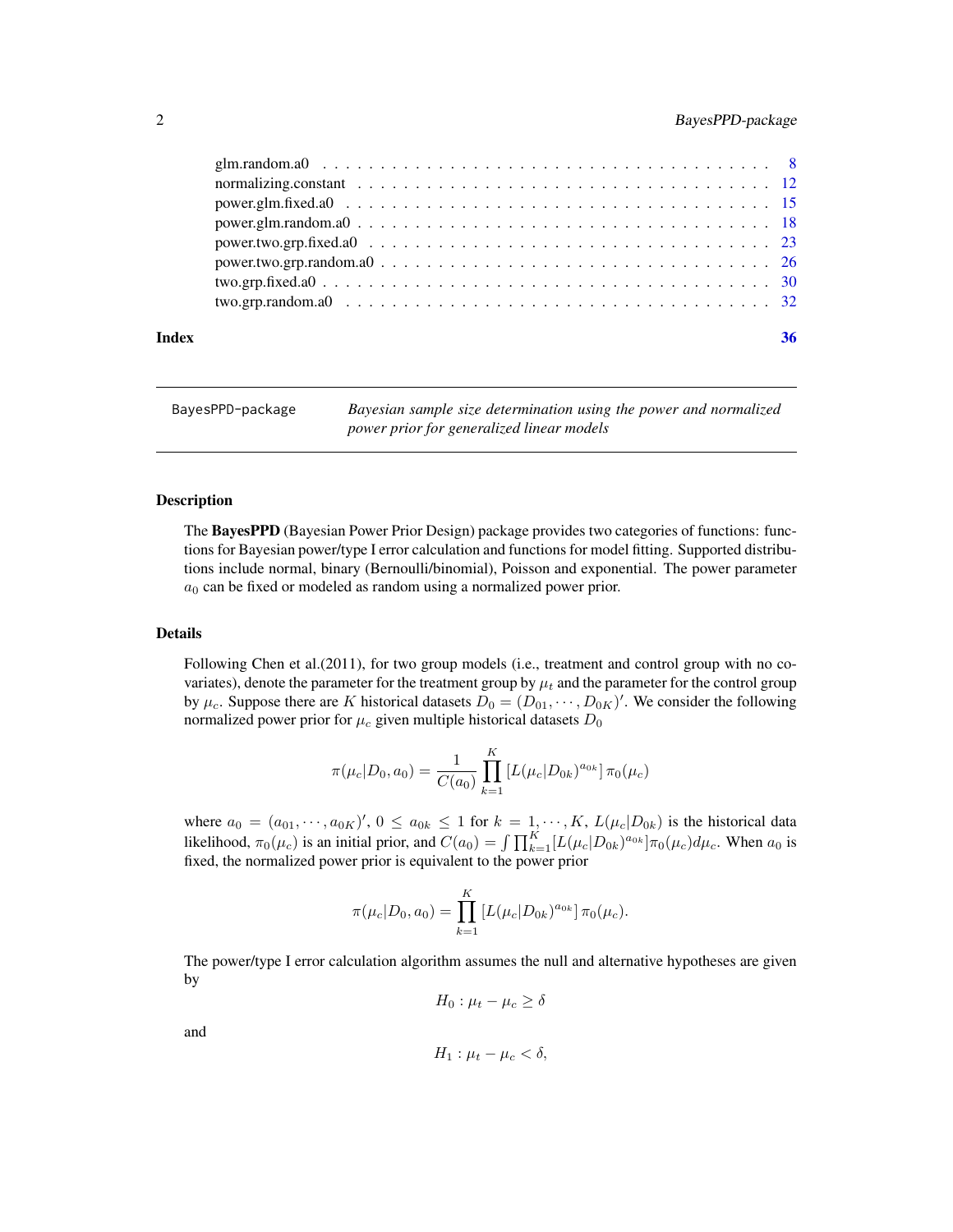where  $\delta$  is a prespecified constant. To test hypotheses of the opposite direction, i.e.,  $H_0: \mu_t-\mu_c \leq \delta$ and  $H_1$ :  $\mu_t - \mu_c > \delta$ , one can recode the responses for the treatment and control groups. To determine Bayesian sample size, we estimate the quantity

$$
\beta_{sj}^{(n)} = E_s[I\{P(\mu_t - \mu_c < \delta | y^{(n)}, \pi^{(f)}) \ge \gamma\}]
$$

where  $\gamma > 0$  is a prespecified posterior probability threshold for rejecting the null hypothesis (e.g., 0.975), the probability is computed with respect to the posterior distribution given the data  $y^{(n)}$ and the fitting prior  $\pi^{(f)}$ , and the expectation is taken with respect to the marginal distribution of  $y^{(n)}$  defined based on the sampling prior  $\pi^{(s)}(\theta)$ , where  $\theta = (\mu_t, \mu_c, \eta)$  and  $\eta$  denotes any nuisance parameter in the model. Let  $\Theta_0$  and  $\Theta_1$  denote the parameter spaces corresponding to  $H_0$  and  $H_1$ . Let  $\pi_0^{(s)}(\theta)$  denote a sampling prior that puts mass in the null region, i.e.,  $\theta \subset \Theta_0$ . Let  $\pi_1^{(s)}(\theta)$  denote a sampling prior that puts mass in the alternative region, i.e.,  $\theta \subset \Theta_1$ . Then  $\beta_{s0}^{(n)}$  corresponding to  $\pi^{(s)}(\theta) = \pi_0^{(s)}(\theta)$  is a Bayesian type I error, while  $\beta_{s1}^{(n)}$  corresponding to  $\pi^{(s)}(\theta) = \pi_1^{(s)}(\theta)$  is a Bayesian power. We compute  $n_{\alpha_0} = \min\{n : \beta_{s0}^{(n)} \leq \alpha_0\}$  and  $n_{\alpha_1} =$  $\min\{n : \beta_{s1}^{(n)} \geq 1 - \alpha_1\}$ . Then Bayesian sample size is  $\max\{n_{\alpha_0}, n_{\alpha_1}\}$ . Choosing  $\alpha_0 = 0.05$  and  $\alpha_1 = 0.2$  guarantees that the Bayesian type I error rate is at most 0.05 and the Bayesian power is at least 0.8. To compute  $\beta_{sj}^{(n)}$ , the following algorithm is used:

- **Step 1:** Generate  $\theta \sim \pi_j^{(s)}(\theta)$
- **Step 2:** Generate  $y^{(n)} \sim f(y^{(n)}|\theta)$
- **Step 3:** Compute  $P(\mu_t < \mu_c + \delta | y^{(n)}, \pi^{(f)})$
- **Step 4:** Check whether  $P(\mu_t < \mu_c + \delta | y^{(n)}, \pi^{(f)}) \ge \gamma$
- **Step 5:** Repeat Steps 1-4 N times
- **Step 6:** Compute the proportion of times that  $\{\mu_t < \mu_c + \delta | y^{(n)}, \pi^{(f)} \ge \gamma\}$  is true out of the N simulated datasets, which gives an estimate of  $\beta_{sj}^{(n)}$ .

For positive continuous data assumed to follow exponential distribution, the hypotheses are given by

$$
H_0: \mu_t/\mu_c \ge \delta
$$
  

$$
H_1: \mu_t/\mu_c < \delta,
$$

where  $\mu_t$  and  $\mu_c$  are the hazards for the treatment and the control group, respectively. The definition of  $\beta_{sj}^{(n)}$  and the algorithm change accordingly.

If there are covariates to adjust for, we assume the first column of the covariate matrix is the treatment indicator, and the corresponding parameter is  $\beta_1$ , which, for example, corresponds to a difference in means for the linear regression model and a log hazard ratio for the exponential regression model. The hypotheses are given by

 $H_0$ :  $\beta_1 \geq \delta$ 

and

and

$$
H_1: \beta_1 < \delta.
$$

The definition of  $\beta_{sj}^{(n)}$  and the algorithm change accordingly.

This implementation of the method does not assume any particular distribution for the sampling priors. The user is allowed to specify a vector or matrix of samples for  $\theta$  (matrix if  $\theta$  is of dimension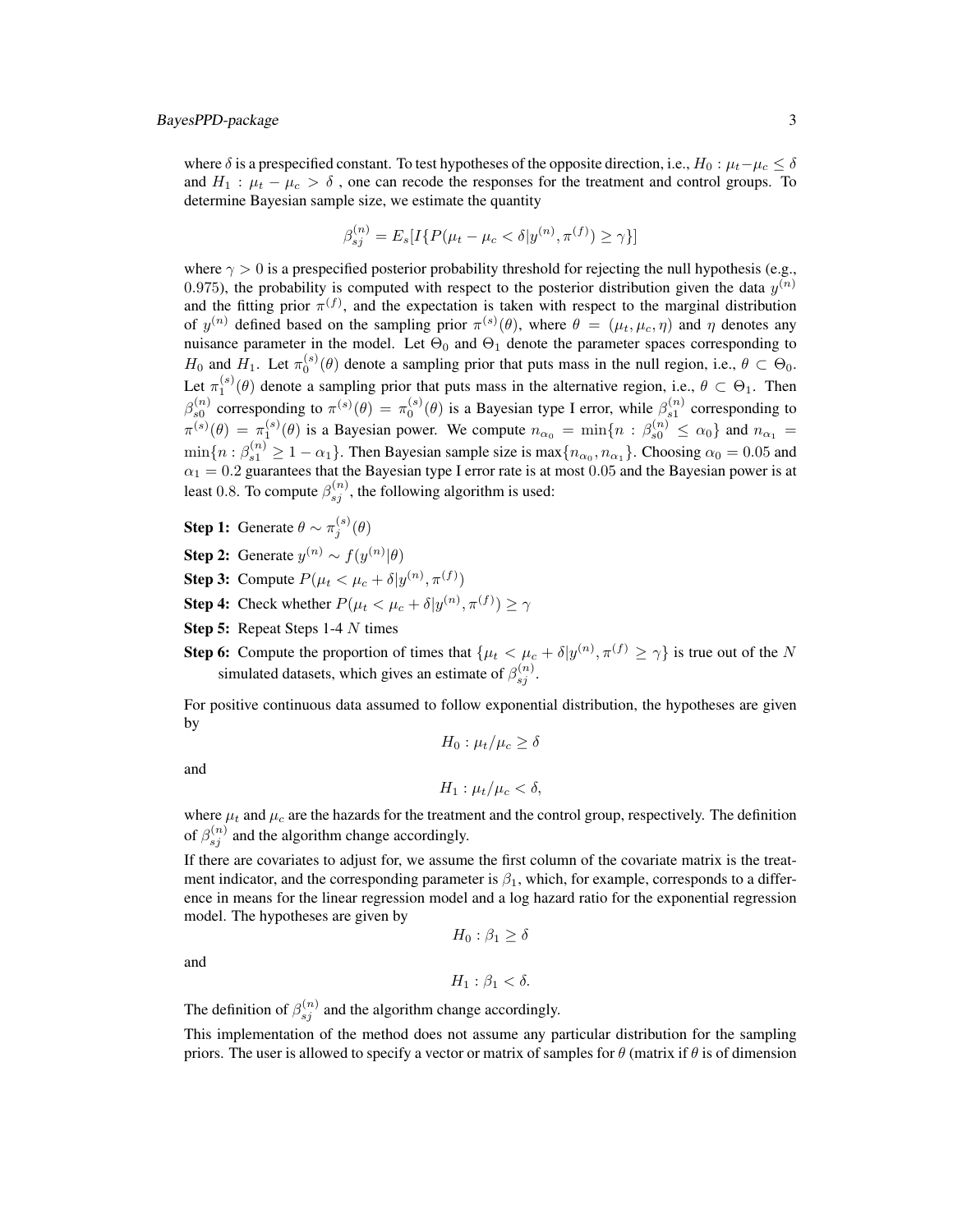<span id="page-3-0"></span>>1) from any distribution, and the algorithm samples with replacement from the vector or matrix at each iteration of data simulation. In order to accurately approximate a joint distribution for multiple parameters, the number of iterations should be large (e.g., 10,000).

Gibbs sampling is used for normally distributed data. Slice sampling is used for all other data distributions. For two group models with fixed  $a_0$ , numerical integration using the **RcppNumerical** package is used.

## References

Chen, Ming-Hui, et al. "Bayesian design of noninferiority trials for medical devices using historical data." Biometrics 67.3 (2011): 1163-1170.

actg019 *AIDS Clinical Trial ACTG019 (1990).*

#### **Description**

A dataset containing the ACTG019 clinical trial placebo group data (1990) in adults with asymptomatic HIV.

#### Usage

actg019

#### Format

A data frame with 404 rows and 4 variables:

outcome binary variable with 1 indicating death, development of AIDS or ARC and 0 otherwise

age patient age in years

race binary variable with 1 indicating white and 0 otherwise

T4count CD4 cell count (cell count per cubicmillimetre of serum)

#### Source

Chen, Ming-Hui, et al. "Prior Elicitation, Variable Selection and Bayesian Computation for Logistic Regression Models." Journal of the Royal Statistical Society. Series B, vol. 61, no. 1, 1999, pp. 223-242.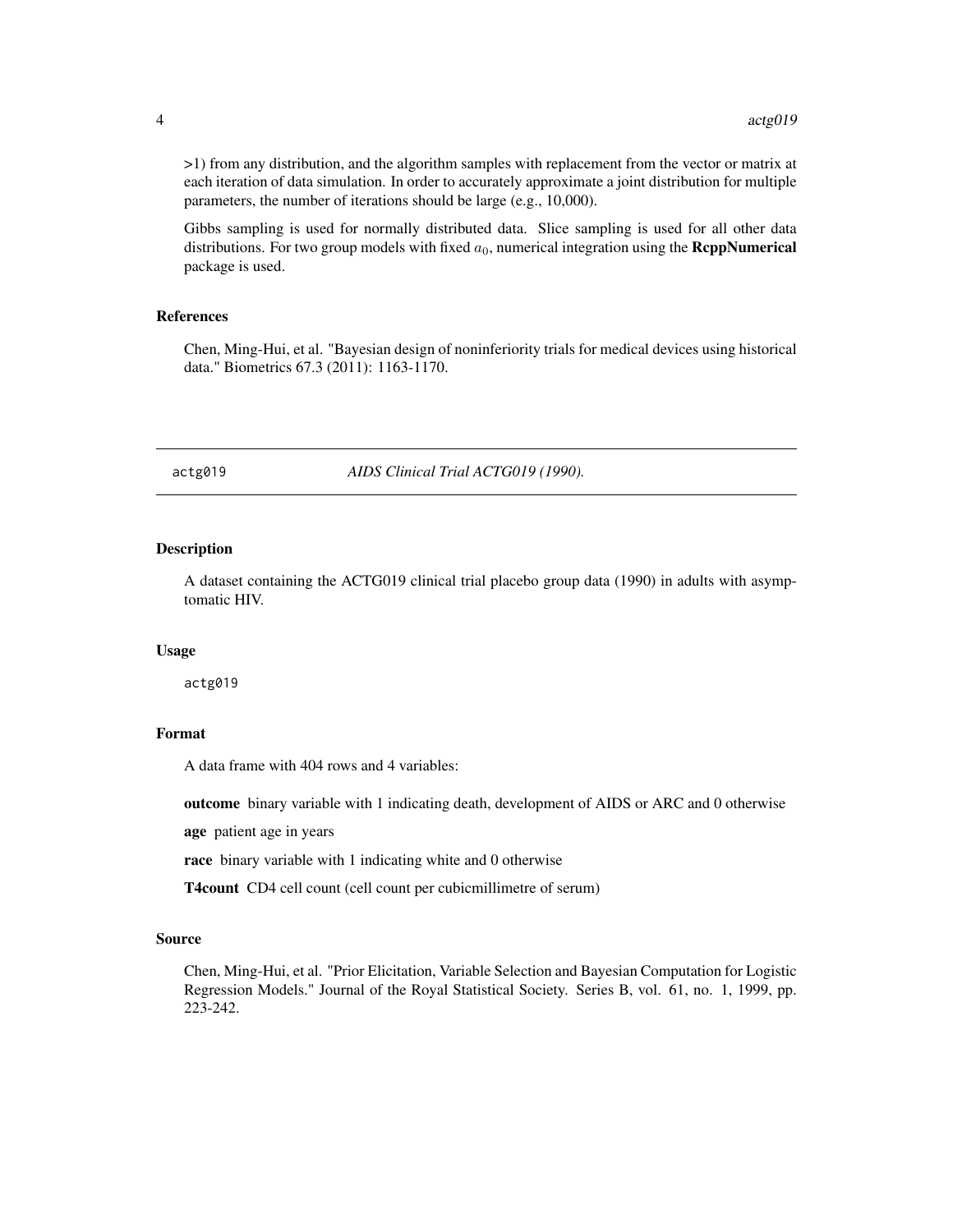<span id="page-4-0"></span>

## Description

A dataset containing the ACTG036 clinical trial data (1991) comparing zidovudine (AZT) with a placebo in asymptomatic patients with hereditary coagulation disorders and HIV infection. The ACTG036 trial had the same response variable and covariates as the ACTG019 study. The ATCG019 data can be used as a historical dataset.

#### Usage

actg036

#### Format

A data frame with 183 rows and 5 variables:

outcome binary variable with 1 indicating death, development of AIDS or ARC and 0 otherwise

treat binary variable with 1 indicating Zidovudine (AZT) treatment and 0 indicating placebo

age patient age in years

race binary variable with 1 indicating white and 0 otherwise

T4count CD4 cell count (cell count per cubicmillimetre of serum)

#### Source

Chen, Ming-Hui, et al. "Prior Elicitation, Variable Selection and Bayesian Computation for Logistic Regression Models." Journal of the Royal Statistical Society. Series B, vol. 61, no. 1, 1999, pp. 223-242.

<span id="page-4-1"></span>glm.fixed.a0 *Model fitting for generalized linear models with fixed a0*

## Description

Model fitting using power priors for generalized linear models with fixed  $a_0$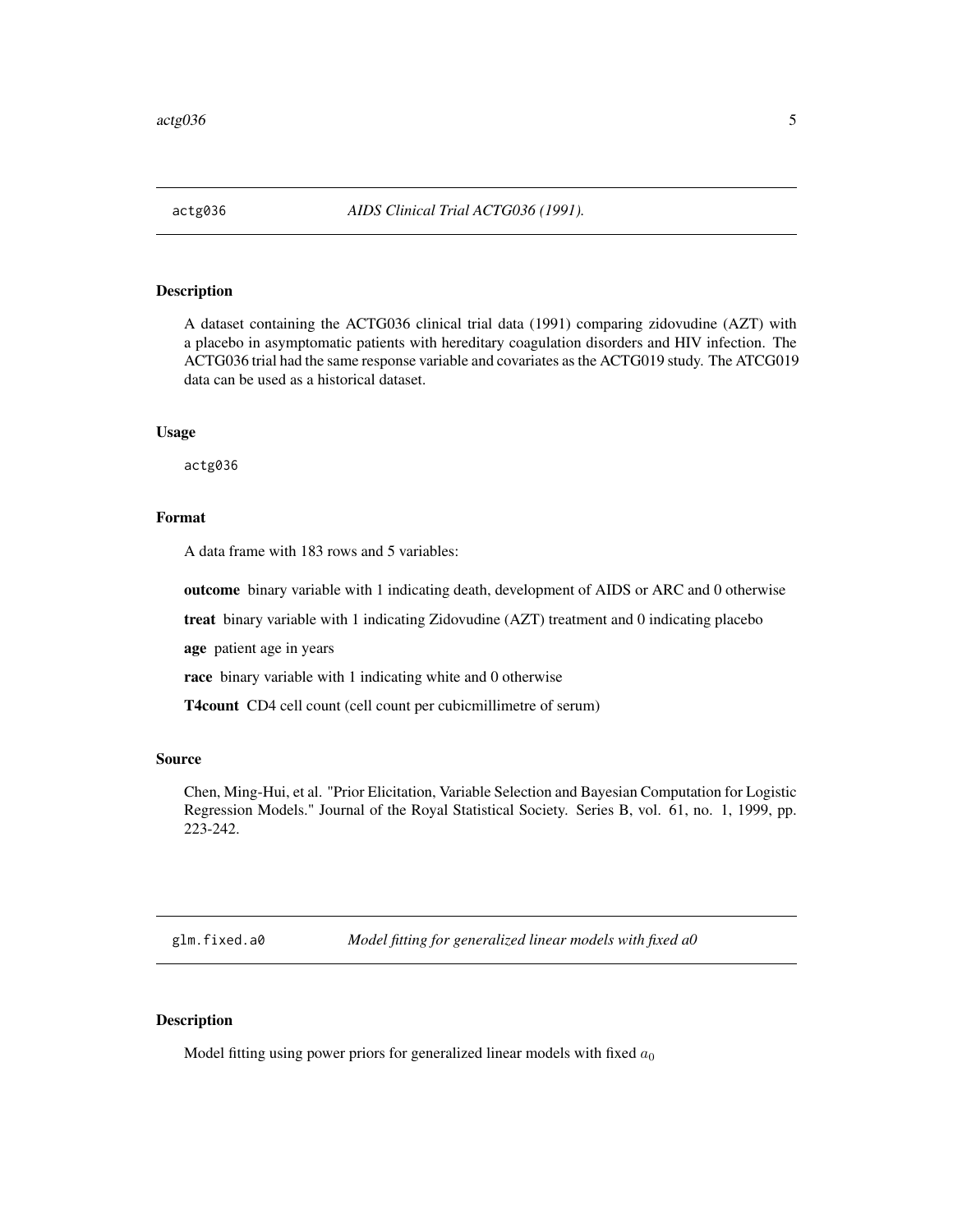## Usage

```
glm.fixed.a0(
 data.type,
 data.link,
 y = 0,
 n = 1,x = matrix(),
 historical = list(),
 lower.linalg = rep(-100, 50),upper.limits = rep(100, 50),
  slice.widths = rep(1, 50),
 nMC = 10000,
 nBI = 250,
 current.data = TRUE
)
```

| data.type    | Character string specifying the type of response. The options are "Normal",<br>"Bernoulli", "Binomial", "Poisson" and "Exponential".                                                                                                                                                                                                    |
|--------------|-----------------------------------------------------------------------------------------------------------------------------------------------------------------------------------------------------------------------------------------------------------------------------------------------------------------------------------------|
| data.link    | Character string specifying the link function. The options are "Logistic", "Pro-<br>bit", "Log", "Identity-Positive", "Identity-Probability" and "Complementary Log-<br>Log". Does not apply if data. type is "Normal".                                                                                                                 |
| У            | Vector of responses.                                                                                                                                                                                                                                                                                                                    |
| n            | (For binomial data only) vector of integers specifying the number of subjects<br>who have a particular value of the covariate vector. If the data is binary and all<br>covariates are discrete, collapsing Bernoulli data into a binomial structure can<br>make the slice sampler much faster.                                          |
| х            | Matrix of covariates. The first column should be the treatment indicator with 1<br>indicating treatment group. The number of rows should equal the length of the<br>response vector y.                                                                                                                                                  |
| historical   | (Optional) list of historical dataset(s). East historical dataset is stored in a list<br>which contains three <i>named</i> elements: $y0$ , $x0$ and $a0$ .                                                                                                                                                                             |
|              | • yo is a vector of responses.                                                                                                                                                                                                                                                                                                          |
|              | • $\times$ 8 is a matrix of covariates. $\times$ 8 should NOT have the treatment indicator.<br>Apart from missing the treatment indicator, x0 should have the same set of<br>covariates in the same order as x.                                                                                                                         |
|              | $\bullet$ a0 is a number between 0 and 1 indicating the discounting parameter value<br>for that historical dataset.                                                                                                                                                                                                                     |
|              | For binomial data, an additional element n0 is required.                                                                                                                                                                                                                                                                                |
|              | • n0 is vector of integers specifying the number of subjects who have a par-<br>ticular value of the covariate vector.                                                                                                                                                                                                                  |
| lower.limits | Vector of lower limits for parameters to be used by the slice sampler. The length<br>of the vector should be equal to the total number of parameters, i.e. P+1 where<br>P is the number of covariates. The default is -100 for all parameters (may not be<br>appropriate for all situations). Does not apply if data. type is "Normal". |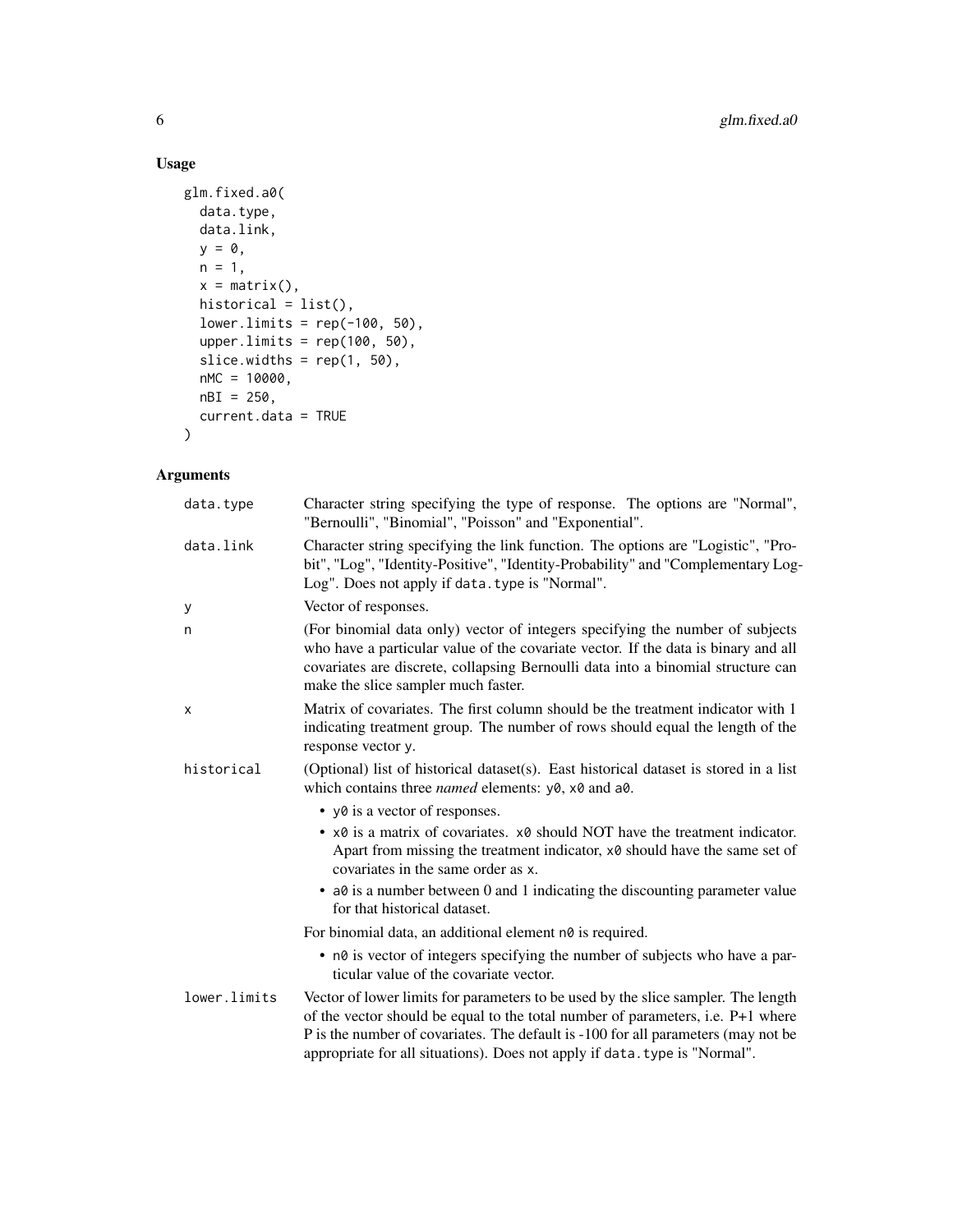<span id="page-6-0"></span>

| upper.limits | Vector of upper limits for parameters to be used by the slice sampler. The length<br>of the vector should be equal to the total number of parameters, i.e. P+1 where<br>P is the number of covariates. The default is 100 for all parameters (may not be<br>appropriate for all situations). Does not apply if data. type is "Normal".        |
|--------------|-----------------------------------------------------------------------------------------------------------------------------------------------------------------------------------------------------------------------------------------------------------------------------------------------------------------------------------------------|
| slice.widths | Vector of initial slice widths for parameters to be used by the slice sampler. The<br>length of the vector should be equal to the total number of parameters, i.e. $P+1$<br>where P is the number of covariates. The default is 1 for all parameter (may not<br>be appropriate for all situations). Does not apply if data. type is "Normal". |
| nMC          | Number of iterations (excluding burn-in samples) for the slice sampler or Gibbs<br>sampler. The default is 10,000.                                                                                                                                                                                                                            |
| nBI          | Number of burn-in samples for the slice sampler or Gibbs sampler. The default<br>is $250$ .                                                                                                                                                                                                                                                   |
| current.data | Logical value indicating whether current data is included. The default is TRUE.<br>If FALSE, only historical data is included in the analysis, and the posterior sam-<br>ples can be used as discrete approximation to the sampling prior in                                                                                                  |
|              | power.glm.fixed.a0.                                                                                                                                                                                                                                                                                                                           |

If data. type is "Normal", the response  $y_i$  is assumed to follow  $N(x_i'\beta, \tau^{-1})$  where  $x_i$  is the vector of covariates for subject i. Each historical dataset  $D_{0k}$  is assumed to have a different precision parameter  $\tau_k$ . The initial prior for  $\tau$  is the Jeffery's prior,  $\tau^{-1}$ , and the initial prior for  $\tau_k$  is  $\tau_k^{-1}$ . The initial prior for  $\beta$  is the uniform improper prior. Posterior samples are obtained through Gibbs sampling.

For all other data types, posterior samples are obtained through slice sampling. The default lower limits for the parameters are -100. The default upper limits for the parameters are 100. The default slice widths for the parameters are 1. The defaults may not be appropriate for all situations, and the user can specify the appropriate limits and slice width for each parameter.

#### Value

If data.type is "Normal", posterior samples of  $\beta$ ,  $\tau$  and  $\tau_k$ 's (if historical data is given) are returned. For all other data types, a matrix of posterior samples of  $\beta$  is returned. The first column contains posterior samples of the intercept. The second column contains posterior samples of  $\beta_1$ , the parameter for the treatment indicator.

## References

Neal, Radford M. Slice sampling. Ann. Statist. 31 (2003), no. 3, 705–767.

#### See Also

[power.glm.fixed.a0](#page-14-1)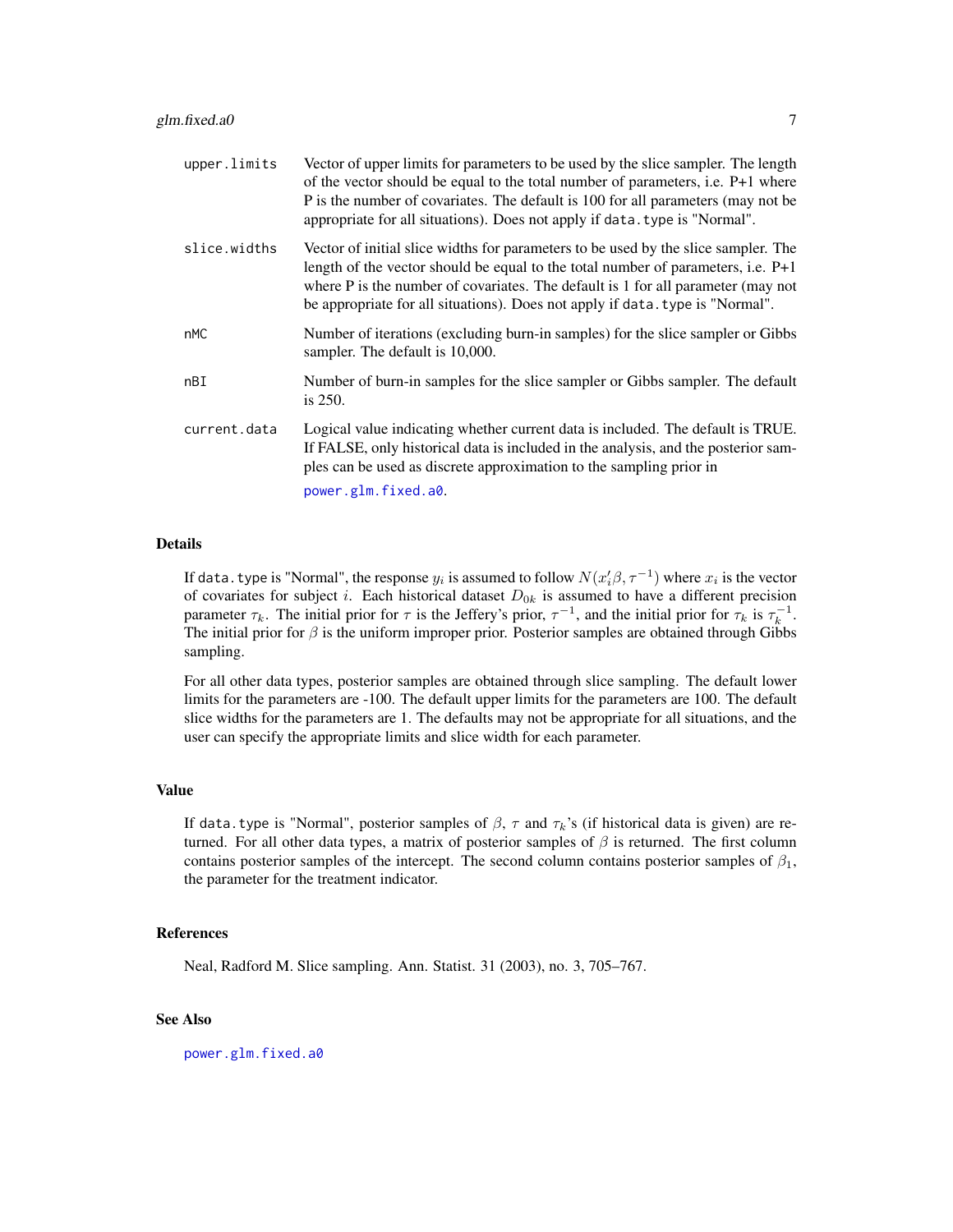#### Examples

```
data.type <- "Bernoulli"
data.link <- "Logistic"
# Simulate current data
set.seed(1)
p \le -3n_total <- 100
y <- rbinom(n_total,size=1,prob=0.6)
# The first column of x is the treatment indicator.
x <- cbind(rbinom(n_total,size=1,prob=0.5),
           matrix(rnorm(p*n_total),ncol=p,nrow=n_total))
# Simulate two historical datasets
# Note that x0 does not have the treatment indicator
historical <- list(list(y0=rbinom(n_total,size=1,prob=0.2),
                        x0=matrix(rnorm(p*n_total),ncol=p,nrow=n_total), a0=0.2),
                   list(y0=rbinom(n_total, size=1, prob=0.5),
                        x0=matrix(rnorm(p*n_total),ncol=p,nrow=n_total), a0=0.3))
# Set parameters of the slice sampler
lower.limits <- rep(-100, 5) # The dimension is the number of columns of x plus 1 (intercept)
upper.limits \leq rep(100, 5)
slice.widths \leq rep(1, 5)
nMC <- 1000 # nMC should be larger in practice
nBI <- 250
result <- glm.fixed.a0(data.type=data.type, data.link=data.link, y=y, x=x, historical=historical,
                       lower.limits=lower.limits, upper.limits=upper.limits,
                       slice.widths=slice.widths, nMC=nMC, nBI=nBI)
colMeans(result) # posterior mean of beta
```
<span id="page-7-1"></span>

glm.random.a0 *Model fitting for generalized linear models with random a0*

#### Description

Model fitting using normalized power priors for generalized linear models with random  $a_0$ 

### Usage

```
glm.random.a0(
 data.type,
  data.link,
  y,
  n = 1,
  x,
```
<span id="page-7-0"></span>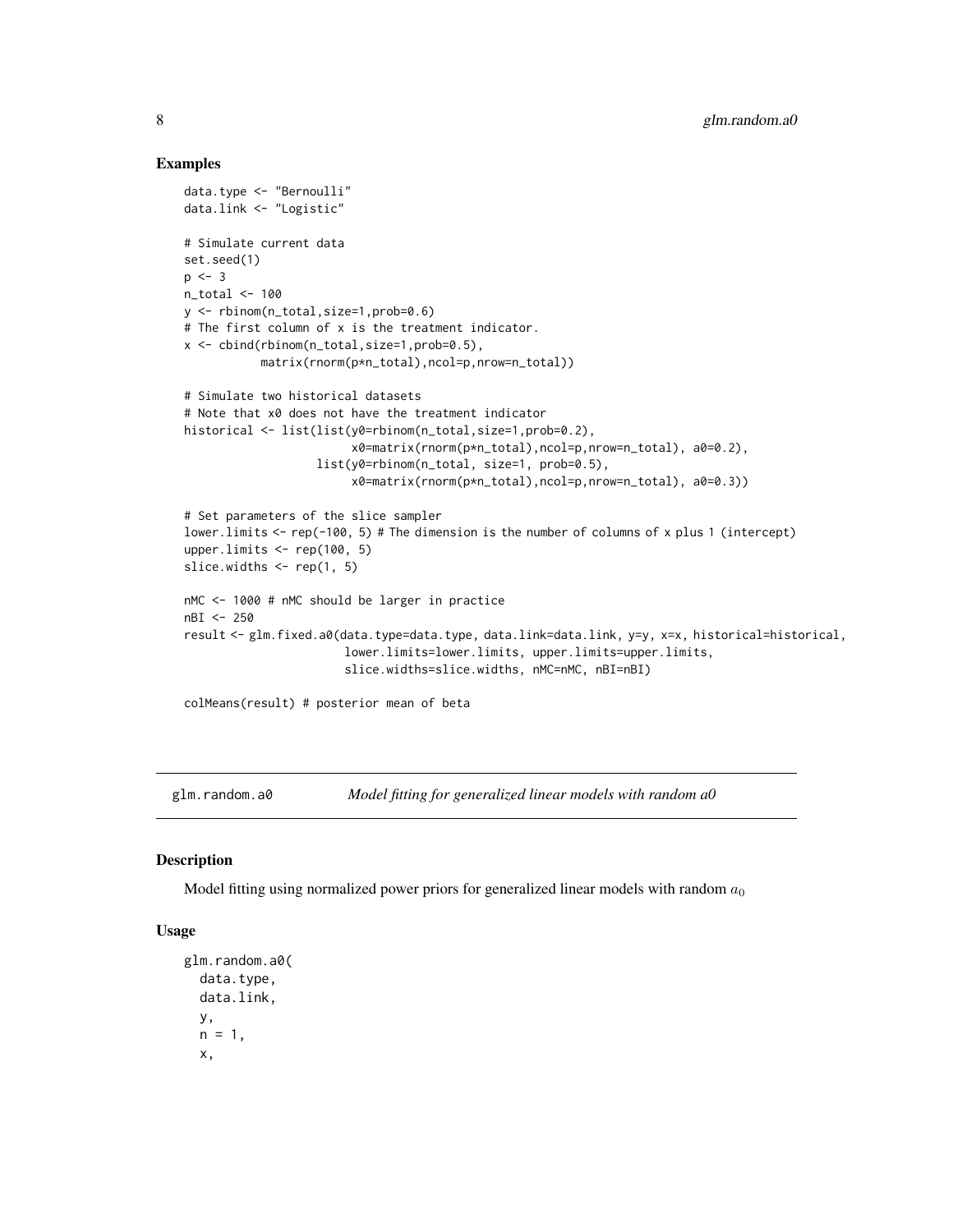## glm.random.a0 9

```
historical,
 prior.beta.var = rep(10, 50),
 prior.a0.shape1 = \text{rep}(1, 10),
 prior.a0.shape2 = rep(1, 10),a0.coefficients,
  lower.linalg = rep(-100, 50),upper.limits = rep(100, 50),
  slice.widths = rep(0.1, 50),
 nMC = 10000,
 nBI = 250
\mathcal{L}
```

| data.type       | Character string specifying the type of response. The options are "Normal",<br>"Bernoulli", "Binomial", "Poisson" and "Exponential".                                                                                                                                                           |
|-----------------|------------------------------------------------------------------------------------------------------------------------------------------------------------------------------------------------------------------------------------------------------------------------------------------------|
| data.link       | Character string specifying the link function. The options are "Logistic", "Pro-<br>bit", "Log", "Identity-Positive", "Identity-Probability" and "Complementary Log-<br>Log". Does not apply if data. type is "Normal".                                                                        |
| y               | Vector of responses.                                                                                                                                                                                                                                                                           |
| n               | (For binomial data only) vector of integers specifying the number of subjects<br>who have a particular value of the covariate vector. If the data is binary and all<br>covariates are discrete, collapsing Bernoulli data into a binomial structure can<br>make the slice sampler much faster. |
| x               | Matrix of covariates. The first column should be the treatment indicator with 1<br>indicating treatment group. The number of rows should equal the length of the<br>response vector y.                                                                                                         |
| historical      | List of historical dataset(s). East historical dataset is stored in a list which con-<br>tains two <i>named</i> elements: y0 and x0.                                                                                                                                                           |
|                 | • y0 is a vector of responses.                                                                                                                                                                                                                                                                 |
|                 | • $\times$ 8 is a matrix of covariates. $\times$ 8 should NOT have the treatment indicator.<br>Apart from missing the treatent/control indicator, x0 should have the same<br>set of covariates in the same order as x.                                                                         |
|                 | For binomial data, an additional element n0 is required.                                                                                                                                                                                                                                       |
|                 | • n0 is vector of integers specifying the number of subjects who have a par-<br>ticular value of the covariate vector.                                                                                                                                                                         |
|                 | prior . beta. var Vector of variances of the independent normal initial priors on $\beta$ with mean zero.<br>The length of the vector should be equal to the length of $\beta$ . The default variance<br>is 10.                                                                                |
| prior.a0.shape1 |                                                                                                                                                                                                                                                                                                |
|                 | Vector of the first shape parameters of the independent beta priors for $a_0$ . The<br>length of the vector should be equal to the number of historical datasets. The<br>default is a vector of one's.                                                                                         |
| prior.a0.shape2 |                                                                                                                                                                                                                                                                                                |
|                 | Vector of the second shape parameters of the independent beta priors for $a_0$ . The<br>length of the vector should be equal to the number of historical datasets. The<br>default is a vector of one's.                                                                                        |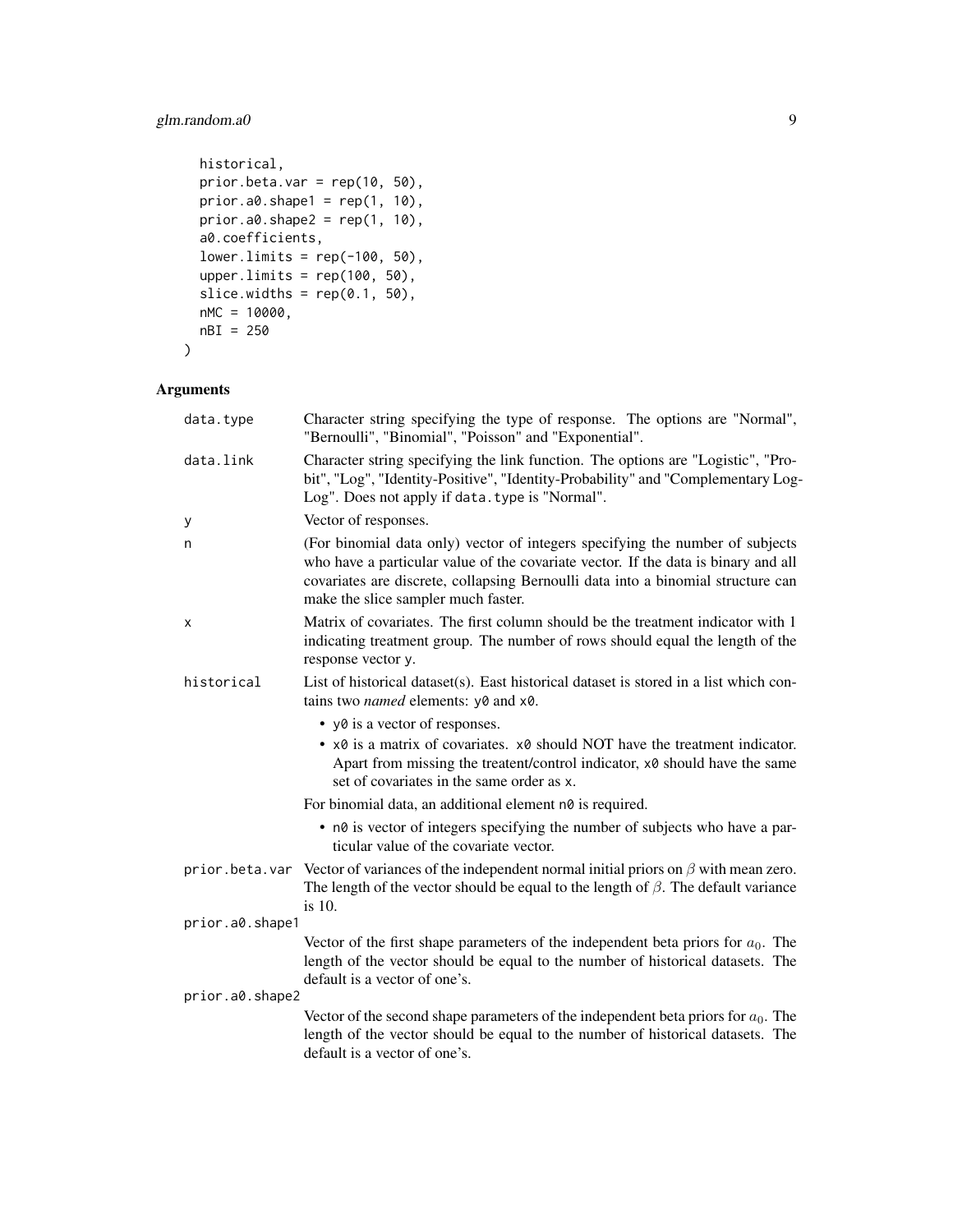<span id="page-9-0"></span>

| a0.coefficients |                                                                                                                                                                                                                                                                                                                                                                                                                                                                                                                                                                                                                                                                                                 |
|-----------------|-------------------------------------------------------------------------------------------------------------------------------------------------------------------------------------------------------------------------------------------------------------------------------------------------------------------------------------------------------------------------------------------------------------------------------------------------------------------------------------------------------------------------------------------------------------------------------------------------------------------------------------------------------------------------------------------------|
|                 | Vector of coefficients for $a_0$ returned by the function normalizing. constant.<br>This is necessary for estimating the normalizing constant for the normalized<br>power prior. Does not apply if data. type is "Normal".                                                                                                                                                                                                                                                                                                                                                                                                                                                                      |
| lower.limits    | Vector of lower limits for parameters to be used by the slice sampler. If data. type<br>is "Normal", slice sampling is used for $a_0$ , and the length of the vector should<br>be equal to the number of historical datasets. For all other data types, slice sam-<br>pling is used for $\beta$ and $a_0$ . The first P+1 elements apply to the sampling of $\beta$ and<br>the rest apply to the sampling of $a_0$ . The length of the vector should be equal<br>to the sum of the total number of parameters (i.e. $P+1$ where P is the number<br>of covariates) and the number of historical datasets. The default is -100 for all<br>parameters (may not be appropriate for all situations). |
| upper.limits    | Vector of upper limits for parameters to be used by the slice sampler. If data. type<br>is "Normal", slice sampling is used for $a_0$ , and the length of the vector should<br>be equal to the number of historical datasets. For all other data types, slice sam-<br>pling is used for $\beta$ and $a_0$ . The first P+1 elements apply to the sampling of $\beta$ and<br>the rest apply to the sampling of $a_0$ . The length of the vector should be equal<br>to the sum of the total number of parameters (i.e. $P+1$ where P is the number<br>of covariates) and the number of historical datasets. The default is 100 for all<br>parameters (may not be appropriate for all situations).  |
| slice.widths    | Vector of initial slice widths used by the slice sampler. If data.type is "Nor-<br>mal", slice sampling is used for $a_0$ , and the length of the vector should be equal<br>to the number of historical datasets. For all other data types, slice sampling is<br>used for $\beta$ and $a_0$ . The first P+1 elements apply to the sampling of $\beta$ and the rest<br>apply to the sampling of $a_0$ . The length of the vector should be equal to the sum<br>of the total number of parameters (i.e. $P+1$ where P is the number of covariates)<br>and the number of historical datasets. The default is 0.1 for all parameter (may<br>not be appropriate for all situations).                 |
| nMC             | Number of iterations (excluding burn-in samples) for the slice sampler or Gibbs<br>sampler. The default is 10,000.                                                                                                                                                                                                                                                                                                                                                                                                                                                                                                                                                                              |
| nBI             | Number of burn-in samples for the slice sampler or Gibbs sampler. The default<br>is 250.                                                                                                                                                                                                                                                                                                                                                                                                                                                                                                                                                                                                        |

The user should use the function [normalizing.constant](#page-11-1) to obtain a0.coefficients (does not apply if data.type is "Normal").

If data. type is "Normal", the response  $y_i$  is assumed to follow  $N(x_i'\beta,\tau^{-1})$  where  $x_i$  is the vector of covariates for subject  $i$ . Historical datasets are assumed to have the same precision parameter as the current dataset for computational simplicity. The initial prior for  $\tau$  is the Jeffery's prior,  $\tau^{-1}$ . Independent normal priors with mean zero and variance prior.beta.var are used for  $\beta$ . Posterior samples for  $\beta$  and  $\tau$  are obtained through Gibbs sampling. Independent beta(prior.a0.shape1, prior.a0.shape1) priors are used for  $a_0$ . Posterior samples for  $a_0$  are obtained through slice sampling.

For all other data types, posterior samples are obtained through slice sampling. The default lower limits for the parameters are -100. The default upper limits for the parameters are 100. The default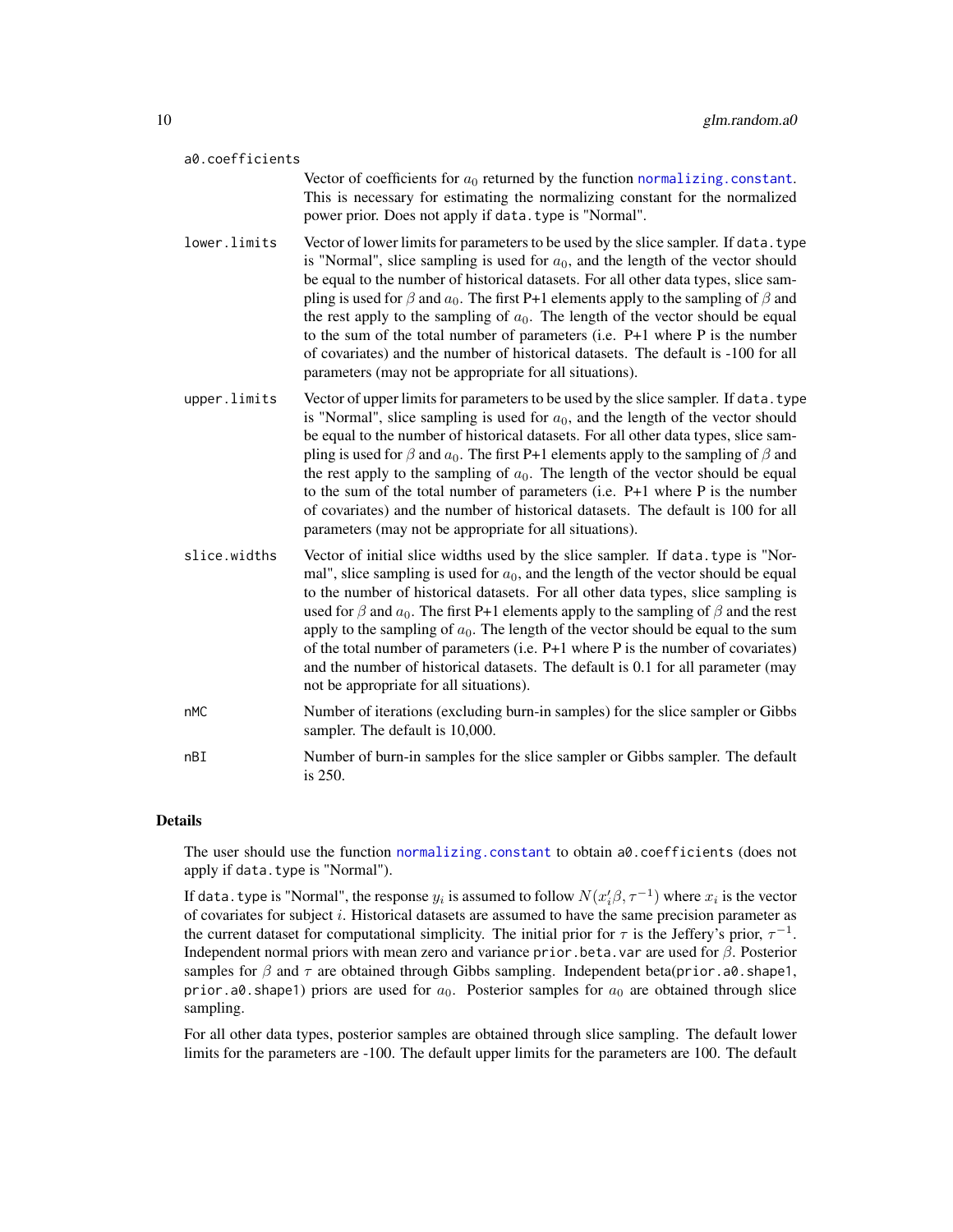#### <span id="page-10-0"></span>glm.random.a0 11

slice widths for the parameters are 0.1. The defaults may not be appropriate for all situations, and the user can specify the appropriate limits and slice width for each parameter.

#### Value

If data.type is "Normal", posterior samples of  $\beta$ ,  $\tau$  and  $a_0$  are returned. For all other data types, posterior samples of  $\beta$  and  $a_0$  are returned. The first column of the matrix of posterior samples of  $\beta$  contains posterior samples of the intercept. The second column contains posterior samples of  $\beta_1$ , the parameter for the treatment indicator.

#### References

Neal, Radford M. Slice sampling. Ann. Statist. 31 (2003), no. 3, 705–767.

#### See Also

[normalizing.constant](#page-11-1) and [power.glm.random.a0](#page-17-1)

#### Examples

```
data.type <- "Bernoulli"
data.link <- "Logistic"
# Simulate current data
set.seed(1)
p \le -3n_total <- 100
y <- rbinom(n_total,size=1,prob=0.6)
# The first column of x is the treatment indicator.
x <- cbind(rbinom(n_total,size=1,prob=0.5),
           matrix(rnorm(p*n_total),ncol=p,nrow=n_total))
# Simulate two historical datasets
# Note that x0 does not have the treatment indicator
historical <- list(list(y0=rbinom(n_total,size=1,prob=0.2),
                        x0=matrix(rnorm(p*n_total),ncol=p,nrow=n_total)),
                   list(y0=rbinom(n_total, size=1, prob=0.5),
                        x0=matrix(rnorm(p*n_total),ncol=p,nrow=n_total)))
# Please see function "normalizing.constant" for how to obtain a0.coefficients
# Here, suppose one-degree polynomial regression is chosen by the "normalizing.constant"
# function. The coefficients are obtained for the intercept, a0_1 and a0_2.
a0.coefficients <- c(1, 0.5, -1)
# Set parameters of the slice sampler
# The dimension is the number of columns of x plus 1 (intercept)
# plus the number of historical datasets
lower.limits \leq rep(-100, 7)
upper.limits <- rep(100, 7)
slice.widths \leq rep(0.1, 7)
```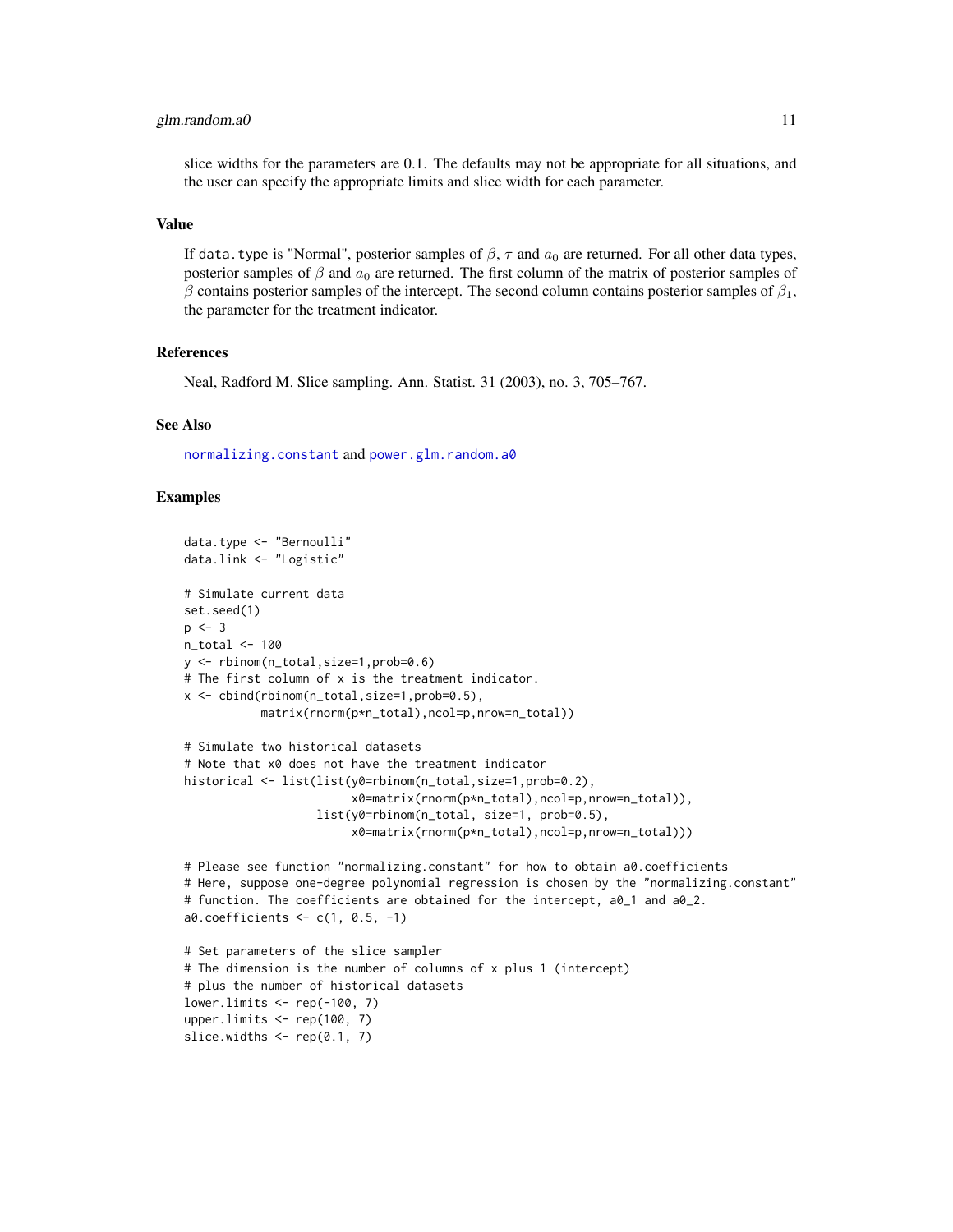```
nMC <- 500 # nMC should be larger in practice
nBI <- 100
result <- glm.random.a0(data.type=data.type, data.link=data.link, y=y, x=x,
                        historical=historical, a0.coefficients=a0.coefficients,
                        lower.limits=lower.limits, upper.limits=upper.limits,
                        slice.widths=slice.widths, nMC=nMC, nBI=nBI)
```
<span id="page-11-1"></span>normalizing.constant *Function for approximating the normalizing constant for generalized linear models with random a0*

#### Description

This function returns a vector of coefficients that defines a function  $f(a_0)$  that approximates the normalizing constant for generalized linear models with random  $a_0$ . The user should input the values returned to [glm.random.a0](#page-7-1) or [power.glm.random.a0](#page-17-1).

#### Usage

```
normalizing.constant(
  grid,
 historical,
  data.type,
  data.link,
  prior.beta.var = rep(10, 50),
  lower.linalg = rep(-100, 50),upper.limits = rep(100, 50),
  slice.widths = rep(1, 50),
 nMC = 10000,
 nBI = 250
)
```

| grid       | Matrix of potential values for $a_0$ , where the number of columns should equal<br>the number of historial datasets. Note that the algorithm may fail if some grid<br>values are close to zero. See <i>Details</i> below. |
|------------|---------------------------------------------------------------------------------------------------------------------------------------------------------------------------------------------------------------------------|
| historical | List of historical dataset(s). East historical dataset is stored in a list which con-<br>stains two <i>named</i> elements: y0 and x0.                                                                                     |
|            | • $\vee$ v $\theta$ is a vector of responses.                                                                                                                                                                             |
|            | • x0 is a matrix of covariates. x0 should NOT have the treatment/control<br>group indicator. Apart from missing the treatent/control indicator, x0 should<br>have the same set of covariates in the same order as x.      |
|            | For binomial data, an additional element n0 is required.                                                                                                                                                                  |
|            | • n0 is vector of integers specifying the number of subjects who have a par-<br>ticular value of the covariate vector.                                                                                                    |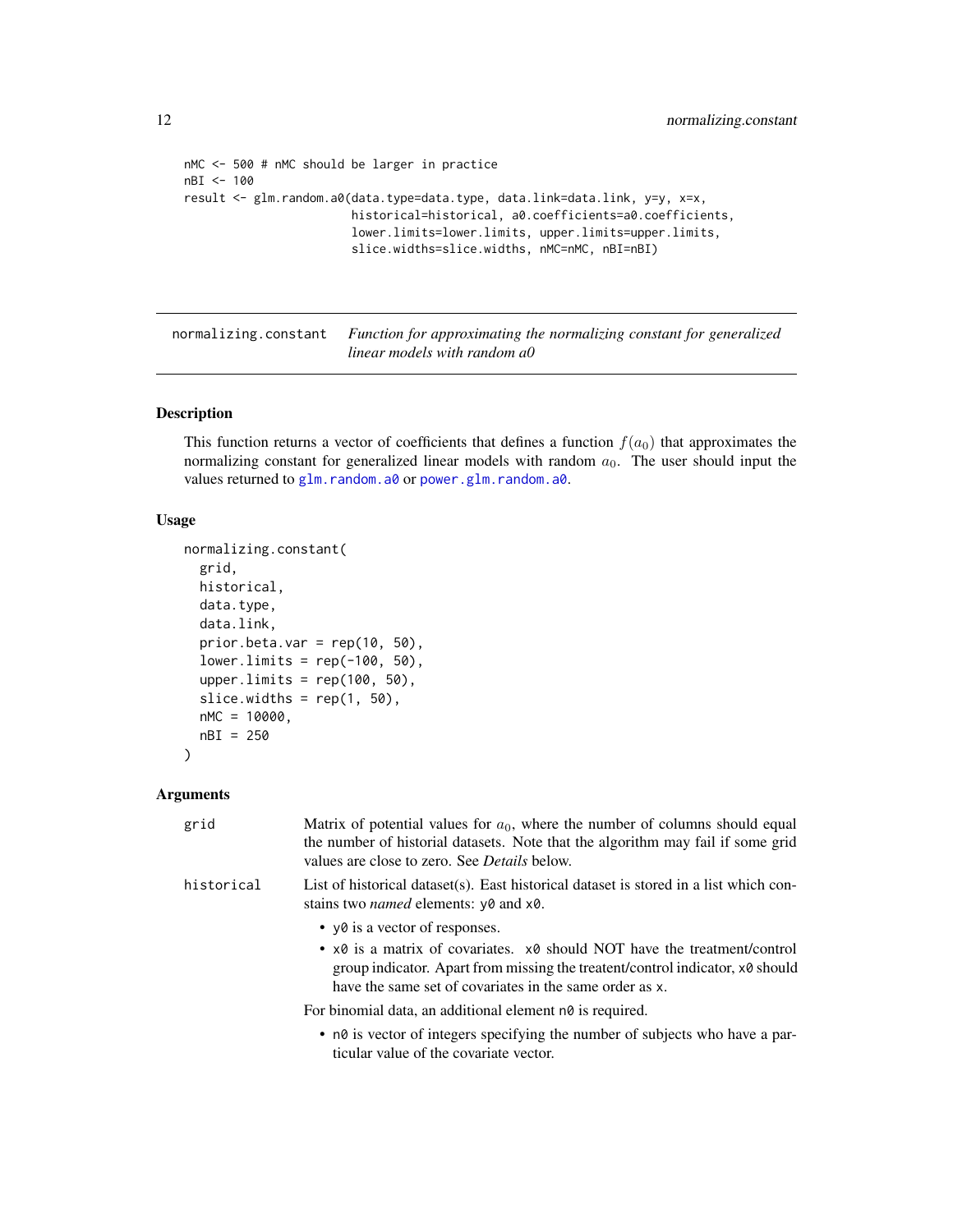| data.type    | Character string specifying the type of response. The options are "Bernoulli",<br>"Binomial", "Poisson" and "Exponential".                                                                                                                                                                                                                    |
|--------------|-----------------------------------------------------------------------------------------------------------------------------------------------------------------------------------------------------------------------------------------------------------------------------------------------------------------------------------------------|
| data.link    | Character string specifying the link function. The options are "Logistic", "Pro-<br>bit", "Log", "Identity-Positive", "Identity-Probability" and "Complementary Log-<br>Log". Does not apply if data. type is "Normal".                                                                                                                       |
|              | prior beta var Vector of variances of the independent normal initial priors on $\beta$ with mean zero.<br>The length of the vector should be equal to the length of $\beta$ . The default variance<br>is 10.                                                                                                                                  |
| lower.limits | Vector of lower limits for parameters to be used by the slice sampler. The length<br>of the vector should be equal to the total number of parameters, i.e. P+1 where<br>P is the number of covariates. The default is -100 for all parameters (may not be<br>appropriate for all situations). Does not apply if data. type is "Normal".       |
| upper.limits | Vector of upper limits for parameters to be used by the slice sampler. The length<br>of the vector should be equal to the total number of parameters, i.e. P+1 where<br>P is the number of covariates. The default is 100 for all parameters (may not be<br>appropriate for all situations). Does not apply if data. type is "Normal".        |
| slice.widths | Vector of initial slice widths for parameters to be used by the slice sampler. The<br>length of the vector should be equal to the total number of parameters, i.e. $P+1$<br>where P is the number of covariates. The default is 1 for all parameter (may not<br>be appropriate for all situations). Does not apply if data. type is "Normal". |
| nMC          | Number of iterations (excluding burn-in samples) for the slice sampler or Gibbs<br>sampler. The default is 10,000.                                                                                                                                                                                                                            |
| nBI          | Number of burn-in samples for the slice sampler or Gibbs sampler. The default<br>is 250.                                                                                                                                                                                                                                                      |

This function performs the following steps:

- 1. Suppose there are K historical datasets. The user inputs a grid of M rows and K columns of potential values for  $a_0$ . For example, one can choose the vector  $v = c(0.1, 0.25, 0.5, 0.75, 1)$ and use expand.grid(a0\_1=v,a0\_2=v,a0\_3=v) when  $K = 3$  to get a grid with  $M = 5^3$  = 125 rows and 3 columns. If there are more than three historical datasets, the dimension of v can be reduced to limit the size of the grid. A large grid will increase runtime.
- 2. For each row of  $a_0$  values in the grid, obtain M samples for  $\beta$  from the power prior associated with the current values of  $a_0$  using the slice sampler.
- 3. For each of the M sets of posterior samples, execute the PWK algorithm (Wang et al., 2018) to estimate the log of normalizing constant  $d_1, ..., d_M$  for the normalized power prior.
- 4. At this point, one has a dataset with outcomes  $d_1, ..., d_M$  and predictors corresponding to the rows of the  $a_0$  grid matrix. A polynomial regression is applied to estimate a function  $d = f(a0)$ . The degree of the polynomial regression is determined by the algorithm to ensure  $R^2 > 0.99$ .
- 5. The vector of coefficients from the polynomial regression model is returned by the function, which the user must input into [glm.random.a0](#page-7-1) or [power.glm.random.a0](#page-17-1).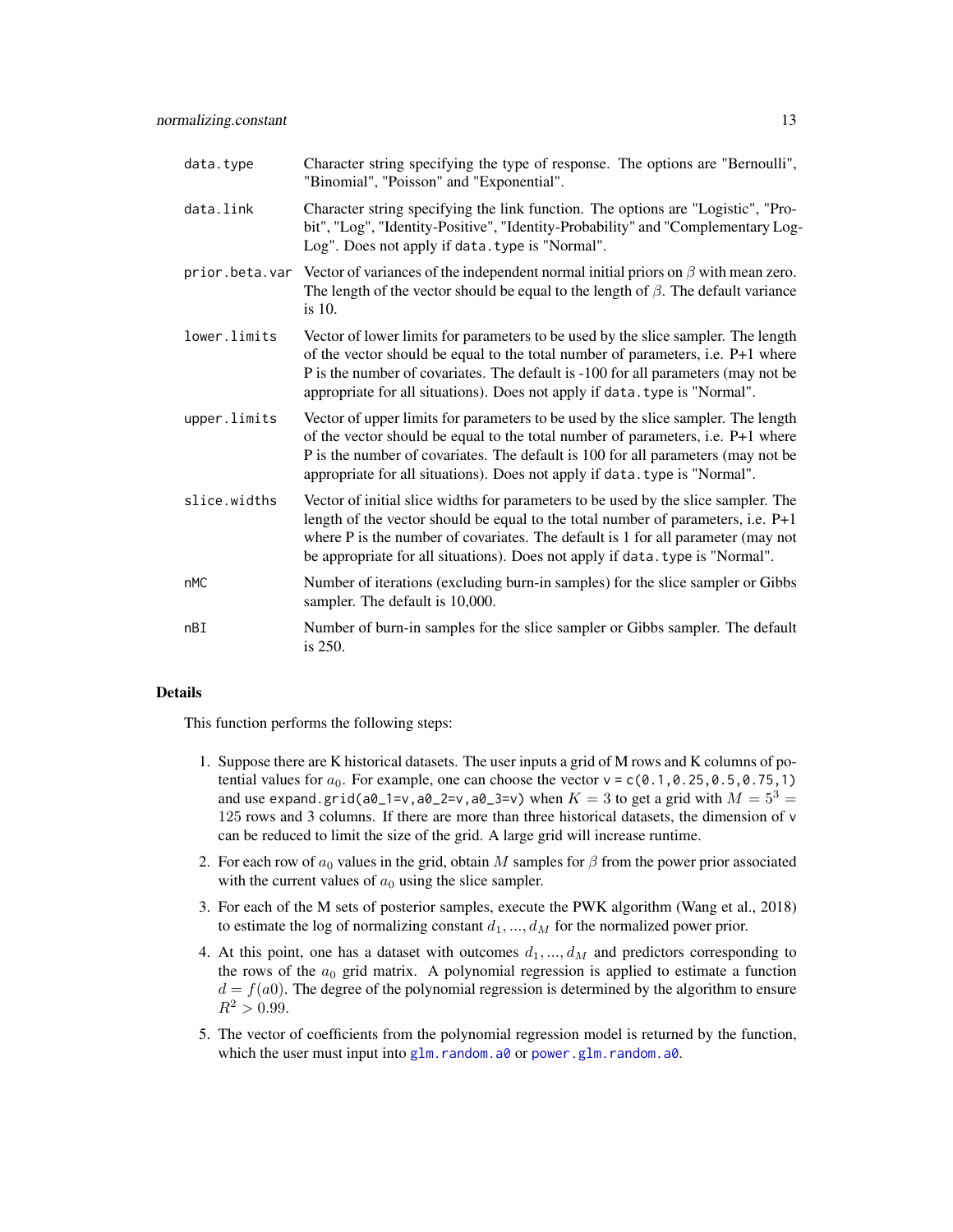When a row of the grid contains elements that are close to zero, the resulting power prior will be flat and estimates of normalizing constants may be inaccurate. Therefore, it is recommended that grid values should be at least 0.05.

If one encounters the error message "some coefficients not defined because of singularities", it could be due to the following factors: number of grid rows too large or too small, insufficient sample size of the historical data, insufficient number of iterations for the slice sampler, or near-zero grid values.

## Value

Vector of coefficients for  $a_0$  that defines a function  $f(a_0)$  that approximates the normalizing constant, necessary for functions [glm.random.a0](#page-7-1) and [power.glm.random.a0](#page-17-1). The length of the vector is equal to  $1+K^*L$  where K is the number of historical datasets and L is the degree of the polynomial regression determined by the algorithm.

## References

Wang, Yu-Bo; Chen, Ming-Hui; Kuo, Lynn; Lewis, Paul O. A New Monte Carlo Method for Estimating Marginal Likelihoods. Bayesian Anal. 13 (2018), no. 2, 311–333.

#### See Also

[glm.random.a0](#page-7-1) and [power.glm.random.a0](#page-17-1)

#### Examples

```
data.type <- "Bernoulli"
data.link <- "Logistic"
data.size <- 50
# Simulate two historical datasets
p \le -1set.seed(111)
x1 <- matrix(rnorm(p*data.size),ncol=p,nrow=data.size)
set.seed(222)
x2 <- matrix(rnorm(p*data.size),ncol=p,nrow=data.size)
beta \leq c(1,2)mean1 <- exp(x1*beta)/(1+exp(x1*beta))
mean2 <- exp(x2*beta)/(1+exp(x2*beta))
historical <- list(list(y0=rbinom(data.size,size=1,prob=mean1),x0=x1),
                   list(y0=rbinom(data.size, size=1, prob=mean2),x0=x2))
# Create grid of possible values of a0 with two columns corresponding to a0_1 and a0_2
g \leftarrow c(0.1, 0.25, 0.5, 0.75, 1)grid \leftarrow expand.grid(a0_1=g, a0_2=g)nMC <- 100 # nMC should be larger in practice
nBI <- 50
result <- normalizing.constant(grid=grid, historical=historical,
                                data.type=data.type, data.link=data.link,
```
<span id="page-13-0"></span>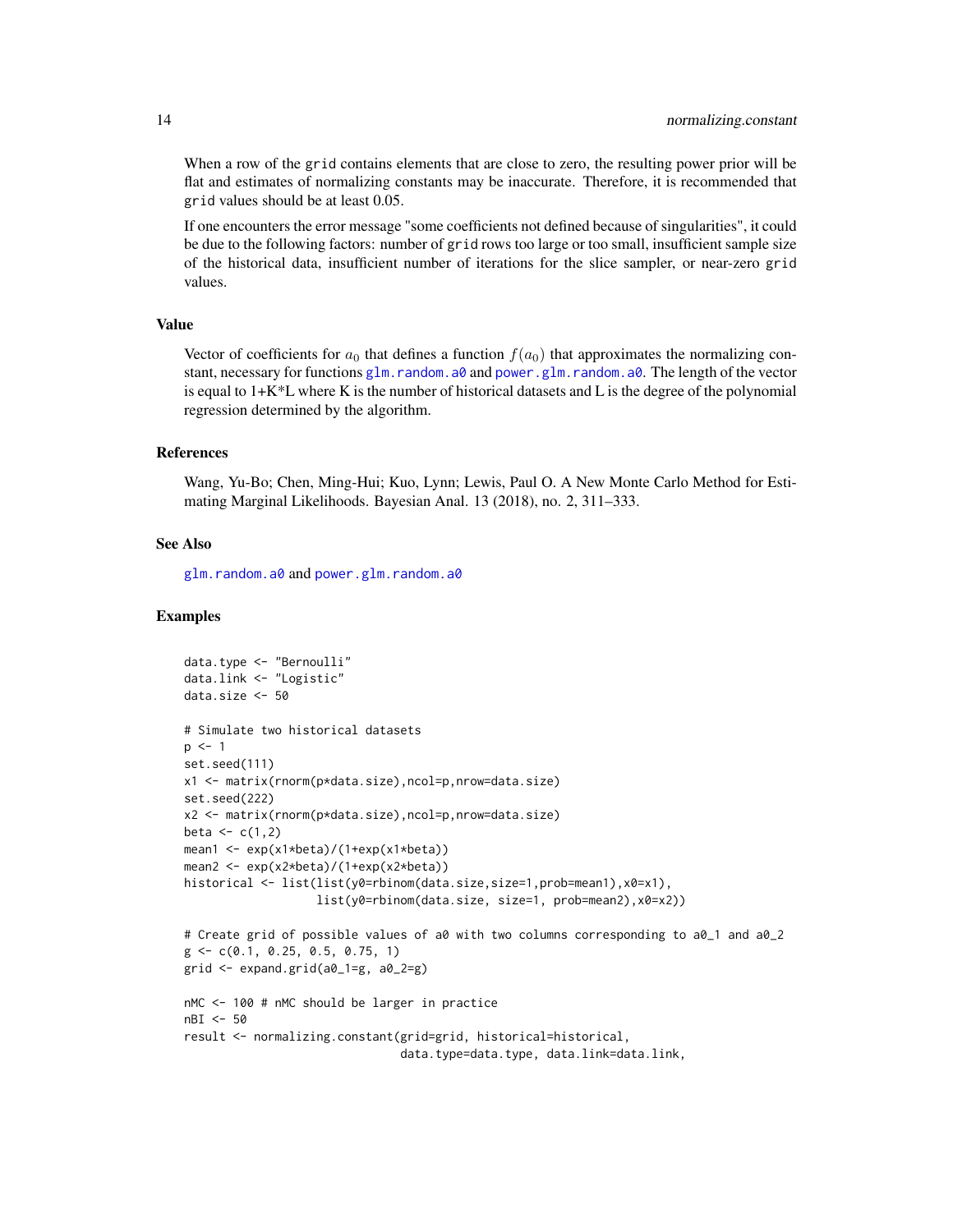## nMC=nMC, nBI=nBI)

<span id="page-14-1"></span><span id="page-14-0"></span>power.glm.fixed.a0 *Power/type I error calculation for generalized linear models with fixed a0*

## Description

Power/type I error calculation for generalized linear models with fixed  $a_0$  using power priors

#### Usage

```
power.glm.fixed.a0(
  data.type,
  data.link = "",data.size,
 n = 1,
 historical = list(),
  x.\text{samples} = \text{matrix}(),
  samp.prior.beta,
  samp.prior.var = 0,
  lower.limits = rep(-100, 50),
  upper.limits = rep(100, 50),
  slice.widths = rep(1, 50),
  delta = 0,
  gamma = 0.95,
 nMC = 10000,
 nBI = 250,
 N = 10000,approximate = FALSE,
 nNR = 10000,tol = 1e-05\mathcal{L}
```

| data.type | Character string specifying the type of response. The options are "Normal",<br>"Bernoulli", "Binomial", "Poisson" and "Exponential".                                                                                                                                                           |
|-----------|------------------------------------------------------------------------------------------------------------------------------------------------------------------------------------------------------------------------------------------------------------------------------------------------|
| data.link | Character string specifying the link function. The options are "Logistic", "Pro-<br>bit", "Log", "Identity-Positive", "Identity-Probability" and "Complementary Log-<br>Log". Does not apply if data. type is "Normal".                                                                        |
| data.size | Sample size of the simulated datasets.                                                                                                                                                                                                                                                         |
| n         | (For binomial data only) vector of integers specifying the number of subjects<br>who have a particular value of the covariate vector. If the data is binary and all<br>covariates are discrete, collapsing Bernoulli data into a binomial structure can<br>make the slice sampler much faster. |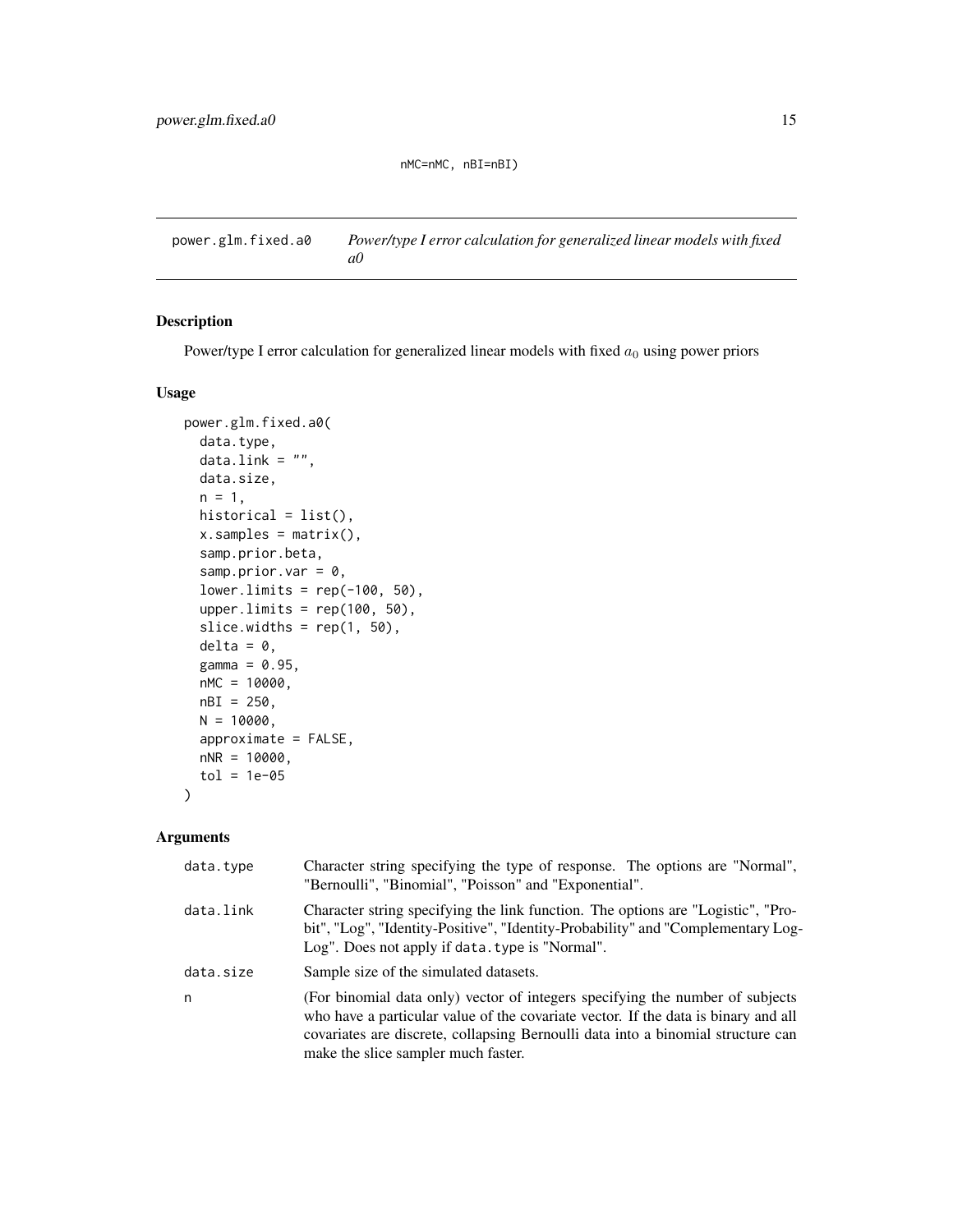| historical      | (Optional) list of historical dataset(s). East historical dataset is stored in a list<br>which contains three <i>named</i> elements: y0, x0 and a0.                                                                                                                                                                                                                                                                                                               |
|-----------------|-------------------------------------------------------------------------------------------------------------------------------------------------------------------------------------------------------------------------------------------------------------------------------------------------------------------------------------------------------------------------------------------------------------------------------------------------------------------|
|                 | • y0 is a vector of responses.                                                                                                                                                                                                                                                                                                                                                                                                                                    |
|                 | • $\times$ 8 is a matrix of covariates. $\times$ 8 should NOT have the treatment indicator.<br>Apart from missing the treatment indicator, x0 should have the same set of<br>covariates in the same order as x.                                                                                                                                                                                                                                                   |
|                 | • a0 is a number between 0 and 1 indicating the discounting parameter value<br>for that historical dataset.                                                                                                                                                                                                                                                                                                                                                       |
|                 | For binomial data, an additional element n0 is required.                                                                                                                                                                                                                                                                                                                                                                                                          |
|                 | • n0 is vector of integers specifying the number of subjects who have a par-<br>ticular value of the covariate vector.                                                                                                                                                                                                                                                                                                                                            |
| x.samples       | Matrix of possible values of covariates from which covariate vectors are sampled<br>with replacement. Only applies when there is no historical dataset. The matrix<br>should not include the treatment indicator.                                                                                                                                                                                                                                                 |
| samp.prior.beta |                                                                                                                                                                                                                                                                                                                                                                                                                                                                   |
|                 | Matrix of possible values of $\beta$ to sample (with replacement) from. Each row<br>is a possible $\beta$ vector (a realization from the sampling prior for $\beta$ ), where the<br>first element is the coefficient for the intercept and the second element is the<br>coefficient for the treatment indicator. The length of the vector should be equal<br>to the total number of parameters, i.e. P+2 where P is the number of columns of<br>x0 in historical. |
|                 | samp prior var Vector of possible values of $\sigma^2$ to sample (with replacement) from. Only applies<br>if data. type is "Normal". The vector contains realizations from the sampling<br>prior (e.g. inverse-gamma distribution) for $\sigma^2$ .                                                                                                                                                                                                               |
| lower.limits    | Vector of lower limits for parameters to be used by the slice sampler. The length<br>of the vector should be equal to the total number of parameters, i.e. P+1 where<br>P is the number of covariates. The default is -100 for all parameters (may not be<br>appropriate for all situations). Does not apply if data. type is "Normal".                                                                                                                           |
| upper.limits    | Vector of upper limits for parameters to be used by the slice sampler. The length<br>of the vector should be equal to the total number of parameters, i.e. P+1 where<br>P is the number of covariates. The default is 100 for all parameters (may not be<br>appropriate for all situations). Does not apply if data. type is "Normal".                                                                                                                            |
| slice.widths    | Vector of initial slice widths for parameters to be used by the slice sampler. The<br>length of the vector should be equal to the total number of parameters, i.e. $P+1$<br>where P is the number of covariates. The default is 1 for all parameter (may not<br>be appropriate for all situations). Does not apply if data. type is "Normal".                                                                                                                     |
| delta           | Prespecified constant that defines the boundary of the null hypothesis. The de-<br>fault is zero.                                                                                                                                                                                                                                                                                                                                                                 |
| gamma           | Posterior probability threshold for rejecting the null. The null hypothesis is<br>rejected if posterior probability is greater gamma. The default is 0.95.                                                                                                                                                                                                                                                                                                        |
| nMC             | Number of iterations (excluding burn-in samples) for the slice sampler or Gibbs<br>sampler. The default is 10,000.                                                                                                                                                                                                                                                                                                                                                |
| nBI             | Number of burn-in samples for the slice sampler or Gibbs sampler. The default<br>is 250.                                                                                                                                                                                                                                                                                                                                                                          |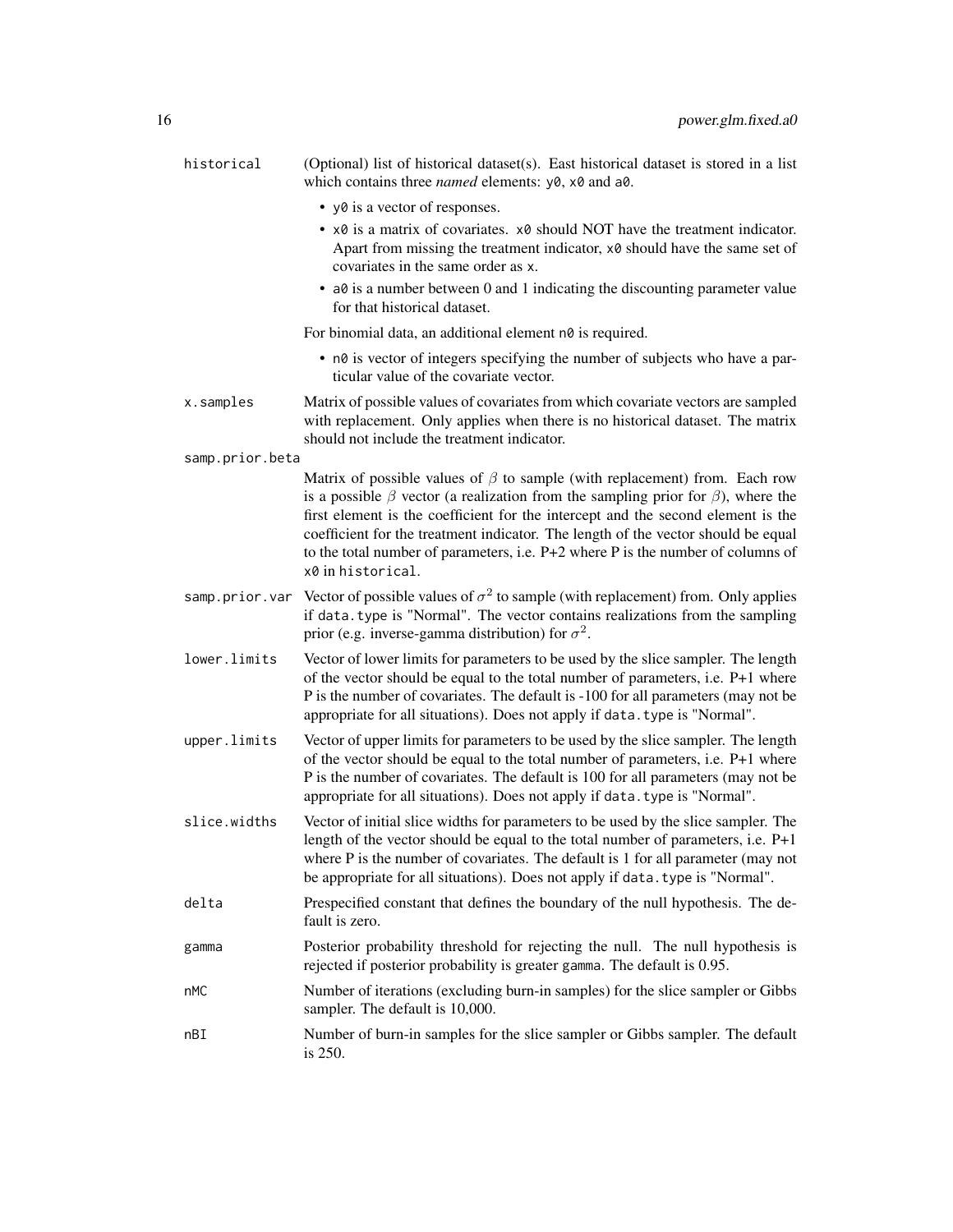| N           | Number of simulated datasets to generate. The default is 10,000.                                                                                                                                                                                                                                                                                                                         |
|-------------|------------------------------------------------------------------------------------------------------------------------------------------------------------------------------------------------------------------------------------------------------------------------------------------------------------------------------------------------------------------------------------------|
| approximate | Logical value indicating whether the approximation method based on asymp-<br>totic theory is used. The default is FALSE. If TRUE, an approximation method<br>based on the Newton-Raphson algorithm (assuming canonical links) is used.<br>This feature helps users quickly obtain a rough estimate of the sample size re-<br>quired for the desired level of power or type I error rate. |
| nNR         | (Only applies if approximate=TRUE) number of iterations of the Newton-Raphson<br>algorithm. The default value is 10,000.                                                                                                                                                                                                                                                                 |
| tol         | (Only applies if approximate=TRUE) absolute tolerance of the Newton-Raphson<br>algorithm. The default value is 0.00001.                                                                                                                                                                                                                                                                  |

If historical datasets are provided, the algorithm samples with replacement from the historical covariates to construct the simulated datasets. Otherwise, the algorithm samples with replacement from x.samples. One of the arguments historical and x.samples must be provided.

samp.prior.beta can be generated using the sampling priors (see example). samp.prior.var is necessary for generating normally distributed data.

If data. type is "Normal", the response  $y_i$  is assumed to follow  $N(x_i'\beta,\tau^{-1})$  where  $x_i$  is the vector of covariates for subject i. Each historical dataset  $D_{0k}$  is assumed to have a different precision parameter  $\tau_k$ . The initial prior for  $\tau$  is the Jeffery's prior,  $\tau^{-1}$ , and the initial prior for  $\tau_k$  is  $\tau_k^{-1}$ . The initial prior for  $\beta$  is the uniform improper prior. Posterior samples are obtained through Gibbs sampling.

For all other data types, posterior samples are obtained through slice sampling. The default lower limits for the parameters are -100. The default upper limits for the parameters are 100. The default slice widths for the parameters are 1. The defaults may not be appropriate for all situations, and the user can specify the appropriate limits and slice width for each parameter.

If a sampling prior with support in the null space is used, the value returned is a Bayesian type I error rate. If a sampling prior with support in the alternative space is used, the value returned is a Bayesian power.

Because running power.glm.fixed.a0() and power.glm.random.a0() is potentially time-consuming, an approximation method based on asymptotic theory has been implemented for the model with fixed  $a_0$ . In order to attain the exact sample size needed for the desired power, the user can start with the approximation to get a rough estimate of the sample size required, using power.glm.fixed.a0() with approximate=TRUE.

#### Value

Power or type I error is returned, depending on the sampling prior used. If data.type is "Normal", average posterior means of  $\beta$ ,  $\tau$  and  $\tau_k$ 's (if historical data is given) are also returned. For all other data types, the average posterior mean of  $\beta$  is also returned. The first column of  $\beta$  contains posterior samples of the intercept. The second column contains posterior samples of  $\beta_1$ , the parameter for the treatment indicator.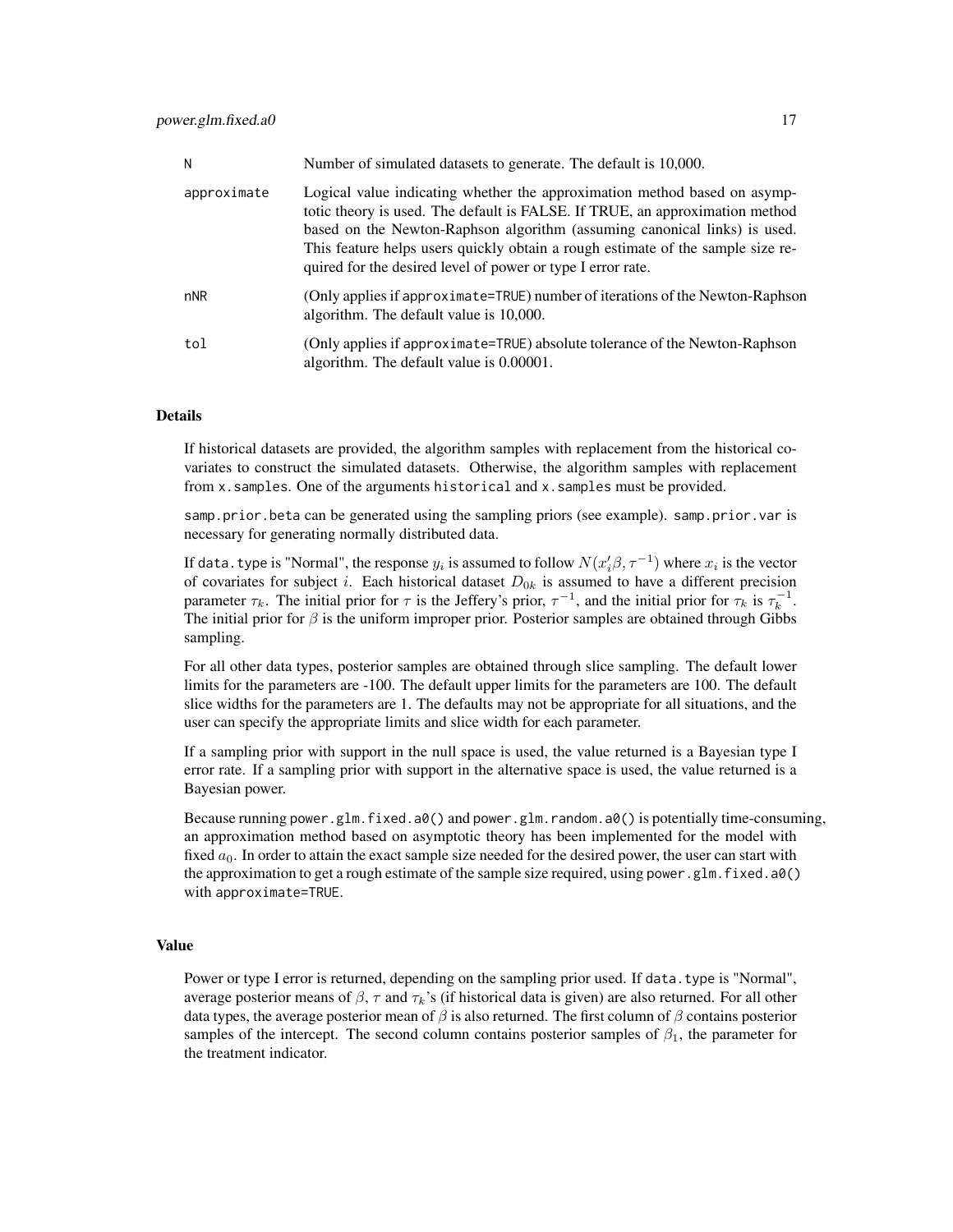#### <span id="page-17-0"></span>References

Chen, Ming-Hui, et al. "Bayesian design of noninferiority trials for medical devices using historical data." Biometrics 67.3 (2011): 1163-1170.

Neal, Radford M. Slice sampling. Ann. Statist. 31 (2003), no. 3, 705–767.

## See Also

[glm.fixed.a0](#page-4-1)

#### Examples

```
data.type <- "Bernoulli"
data.link <- "Logistic"
data.size <- 100
# Simulate two historical datasets
p \le -3historical <- list(list(y0=rbinom(data.size,size=1,prob=0.2),
                        x0=matrix(rnorm(p*data.size),ncol=p,nrow=data.size), a0=0.2),
                   list(y0=rbinom(data.size, size=1, prob=0.5),
                        x0=matrix(rnorm(p*data.size),ncol=p,nrow=data.size), a0=0.3))
# Generate sampling priors
# The null hypothesis here is H0: beta_1 >= 0. To calculate power,
# we can provide samples of beta_1 such that the mass of beta_1 < \theta.
# To calculate type I error, we can provide samples of beta_1 such that
# the mass of beta_1 >= 0.
samp.prior.beta1 <- rnorm(100, mean=-3, sd=1)
# Here, mass is put on the alternative region, so power is calculated.
samp.prior.beta <- cbind(rnorm(100), samp.prior.beta1, matrix(rnorm(100*p), 100, p))
nMC <- 100 # nMC should be larger in practice
nBI <- 50
N <- 5 # N should be larger in practice
result <- power.glm.fixed.a0(data.type=data.type, data.link=data.link,
                             data.size=data.size, historical=historical,
                             samp.prior.beta=samp.prior.beta,
                             delta=0, nMC=nMC, nBI=nBI, N=N)
```
<span id="page-17-1"></span>power.glm.random.a0 *Power/type I error calculation for generalized linear models with random a0*

#### **Description**

Power/type I error calculation using normalized power priors for generalized linear models with random  $a_0$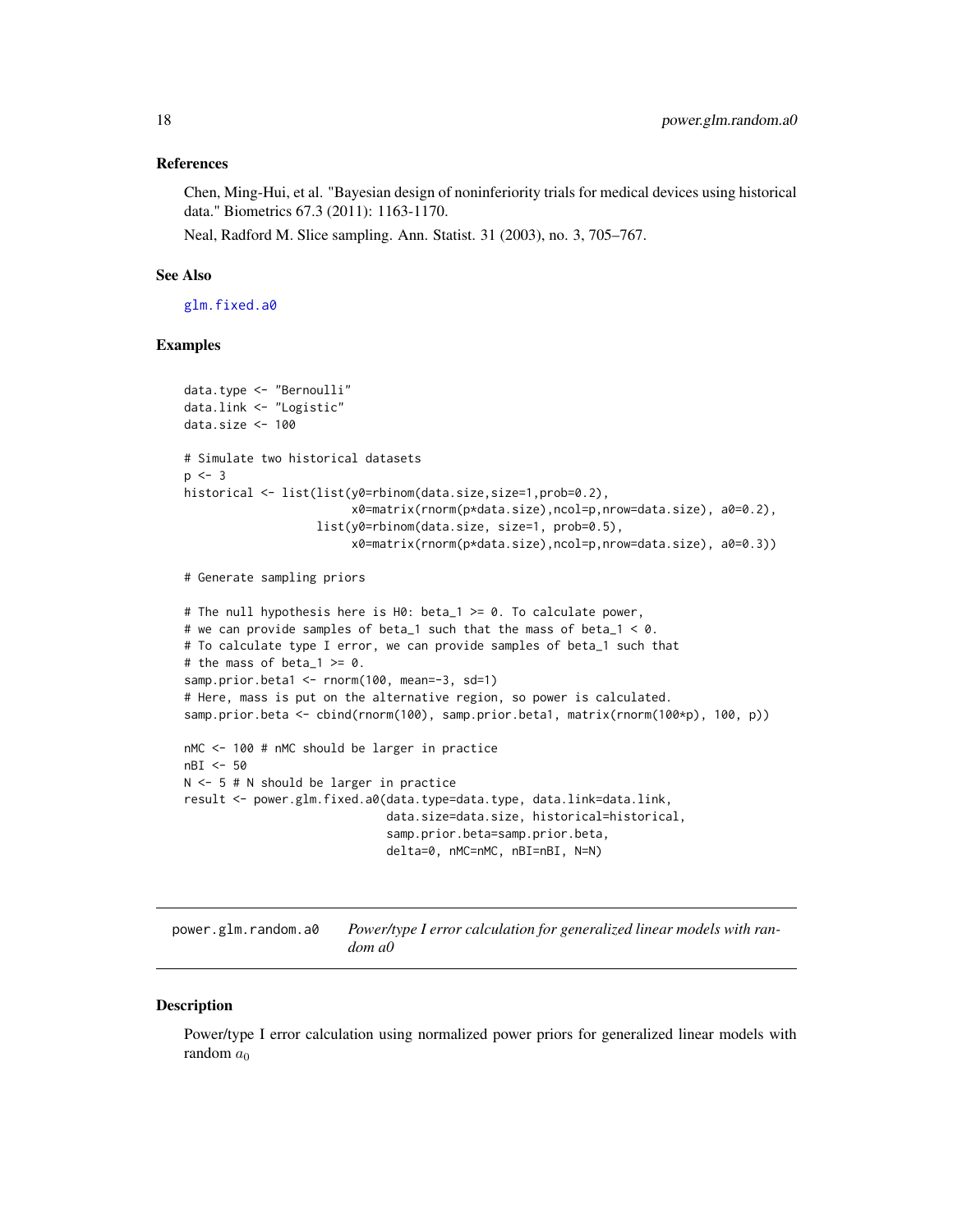power.glm.random.a0 19

## Usage

```
power.glm.random.a0(
 data.type,
  data.link,
 data.size,
 n = 1,
 historical,
  samp.prior.beta,
  samp.prior.var,
 prior.beta.var = rep(10, 50),
 prior.a0.shape1 = \text{rep}(1, 10),
 prior.a0.shape2 = rep(1, 10),a0.coefficients,
  lower.linalg = rep(-100, 50),upper.limits = rep(100, 50),
  slice.widths = rep(0.1, 50),
  delta = 0,
 gamma = 0.95,
 nMC = 10000,
 nBI = 250,
 N = 10000
)
```

| data.type       | Character string specifying the type of response. The options are "Normal",<br>"Bernoulli", "Binomial", "Poisson" and "Exponential".                                                                                                                                                           |
|-----------------|------------------------------------------------------------------------------------------------------------------------------------------------------------------------------------------------------------------------------------------------------------------------------------------------|
| data.link       | Character string specifying the link function. The options are "Logistic", "Pro-<br>bit", "Log", "Identity-Positive", "Identity-Probability" and "Complementary Log-<br>Log". Does not apply if data. type is "Normal".                                                                        |
| data.size       | Sample size of the simulated datasets.                                                                                                                                                                                                                                                         |
| n               | (For binomial data only) vector of integers specifying the number of subjects<br>who have a particular value of the covariate vector. If the data is binary and all<br>covariates are discrete, collapsing Bernoulli data into a binomial structure can<br>make the slice sampler much faster. |
| historical      | List of historical dataset(s). East historical dataset is stored in a list which con-<br>tains two <i>named</i> elements: y0 and x0.                                                                                                                                                           |
|                 | • yo is a vector of responses.                                                                                                                                                                                                                                                                 |
|                 | • $\times$ 8 is a matrix of covariates. $\times$ 8 should NOT have the treatment indicator.<br>Apart from missing the treatent/control indicator, x0 should have the same<br>set of covariates in the same order as x.                                                                         |
|                 | For binomial data, an additional element n0 is required.                                                                                                                                                                                                                                       |
|                 | • n0 is vector of integers specifying the number of subjects who have a par-<br>ticular value of the covariate vector.                                                                                                                                                                         |
| samp.prior.beta |                                                                                                                                                                                                                                                                                                |
|                 | Matrix of possible values of $\beta$ to sample (with replacement) from. Each row<br>is a possible $\beta$ vector (a realization from the sampling prior for $\beta$ ), where the                                                                                                               |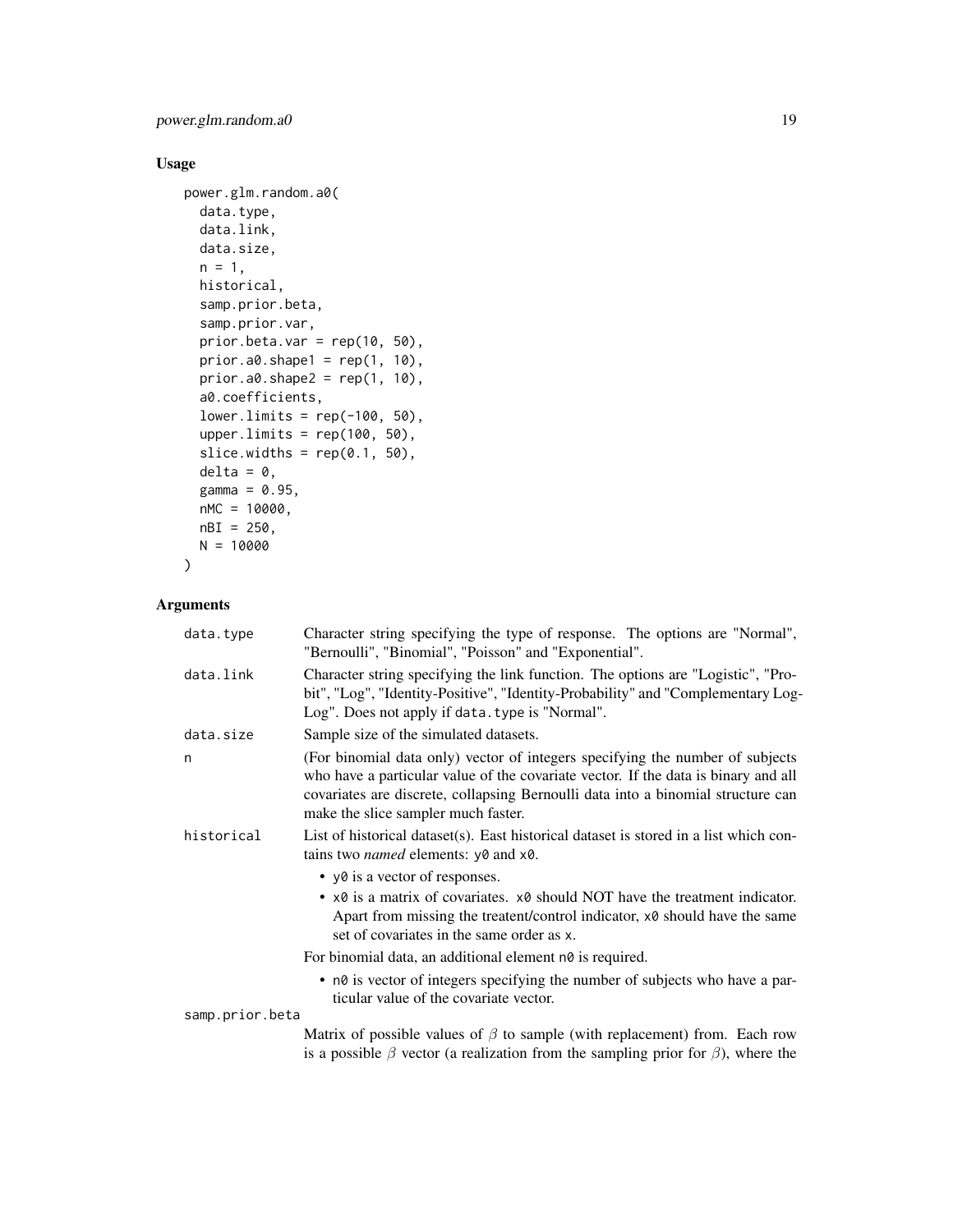first element is the coefficient for the intercept and the second element is the coefficient for the treatment indicator. The length of the vector should be equal to the total number of parameters, i.e. P+2 where P is the number of columns of x0 in historical.

- <span id="page-19-0"></span>samp.prior.var Vector of possible values of  $\sigma^2$  to sample (with replacement) from. Only applies if data.type is "Normal". The vector contains realizations from the sampling prior (e.g. inverse-gamma distribution) for  $\sigma^2$ .
- prior. beta. var Vector of variances of the independent normal initial priors on  $\beta$  with mean zero. The length of the vector should be equal to the length of  $\beta$ . The default variance is 10.

prior.a0.shape1

Vector of the first shape parameters of the independent beta priors for  $a_0$ . The length of the vector should be equal to the number of historical datasets. The default is a vector of one's.

prior.a0.shape2

Vector of the second shape parameters of the independent beta priors for  $a_0$ . The length of the vector should be equal to the number of historical datasets. The default is a vector of one's.

#### a0.coefficients

Vector of coefficients for  $a_0$  returned by the function [normalizing.constant](#page-11-1). This is necessary for estimating the normalizing constant for the normalized power prior. Does not apply if data.type is "Normal".

- lower. limits Vector of lower limits for parameters to be used by the slice sampler. If data.type is "Normal", slice sampling is used for  $a<sub>0</sub>$ , and the length of the vector should be equal to the number of historical datasets. For all other data types, slice sampling is used for  $\beta$  and  $a_0$ . The first P+1 elements apply to the sampling of  $\beta$  and the rest apply to the sampling of  $a_0$ . The length of the vector should be equal to the sum of the total number of parameters (i.e. P+1 where P is the number of covariates) and the number of historical datasets. The default is -100 for all parameters (may not be appropriate for all situations).
- upper.limits Vector of upper limits for parameters to be used by the slice sampler. If data.type is "Normal", slice sampling is used for  $a<sub>0</sub>$ , and the length of the vector should be equal to the number of historical datasets. For all other data types, slice sampling is used for  $\beta$  and  $a_0$ . The first P+1 elements apply to the sampling of  $\beta$  and the rest apply to the sampling of  $a_0$ . The length of the vector should be equal to the sum of the total number of parameters (i.e. P+1 where P is the number of covariates) and the number of historical datasets. The default is 100 for all parameters (may not be appropriate for all situations).
- slice.widths Vector of initial slice widths used by the slice sampler. If data.type is "Normal", slice sampling is used for  $a_0$ , and the length of the vector should be equal to the number of historical datasets. For all other data types, slice sampling is used for  $\beta$  and  $a_0$ . The first P+1 elements apply to the sampling of  $\beta$  and the rest apply to the sampling of  $a_0$ . The length of the vector should be equal to the sum of the total number of parameters (i.e. P+1 where P is the number of covariates) and the number of historical datasets. The default is 0.1 for all parameter (may not be appropriate for all situations).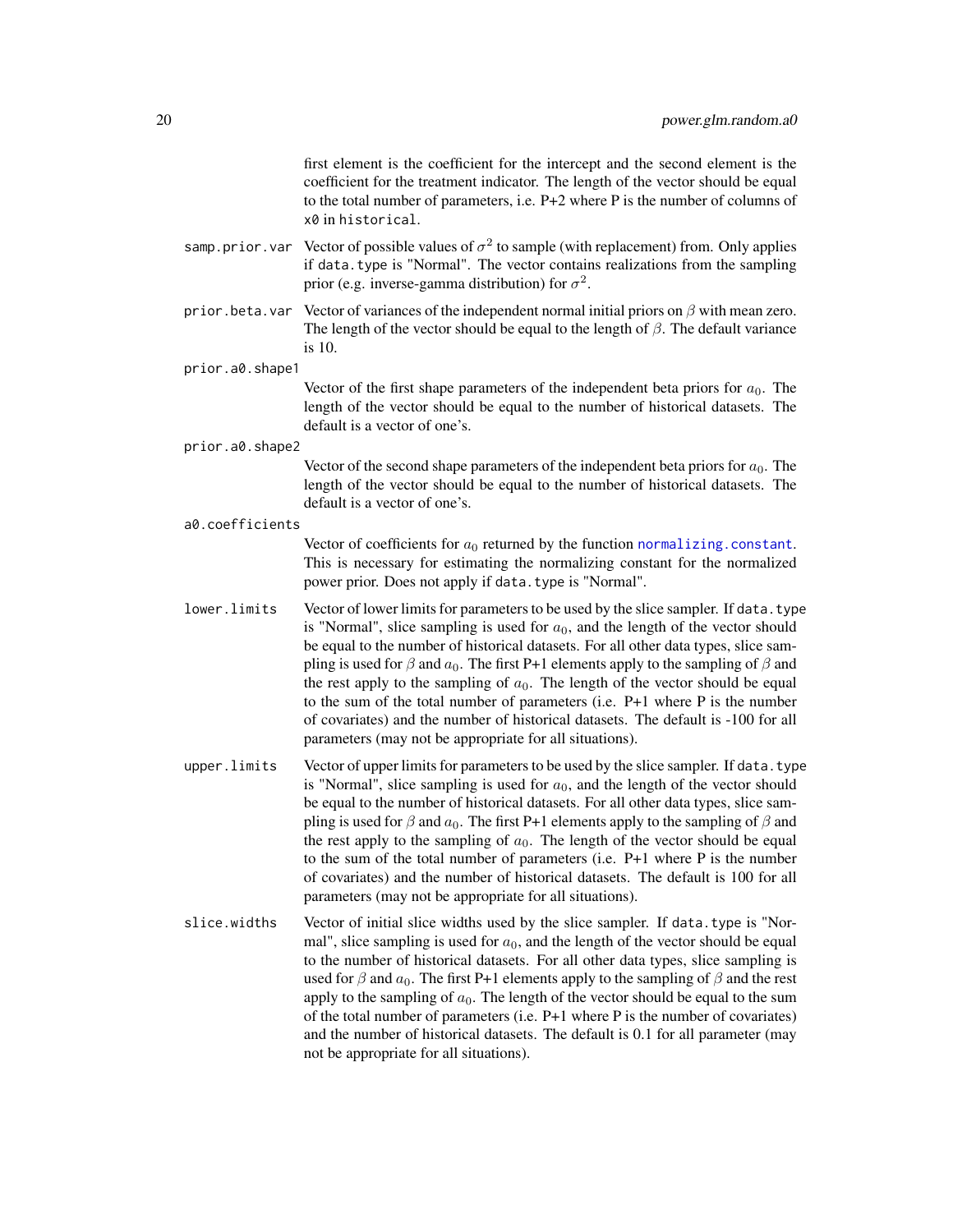| delta | Prespecified constant that defines the boundary of the null hypothesis. The de-<br>fault is zero.                                                          |
|-------|------------------------------------------------------------------------------------------------------------------------------------------------------------|
| gamma | Posterior probability threshold for rejecting the null. The null hypothesis is<br>rejected if posterior probability is greater gamma. The default is 0.95. |
| nMC   | Number of iterations (excluding burn-in samples) for the slice sampler or Gibbs<br>sampler. The default is 10,000.                                         |
| nBI   | Number of burn-in samples for the slice sampler or Gibbs sampler. The default<br>is $250$ .                                                                |
| N     | Number of simulated datasets to generate. The default is 10,000.                                                                                           |

The user should use the function [normalizing.constant](#page-11-1) to obtain a0.coefficients (does not apply if data.type is "Normal").

samp.prior.beta can be generated using the sampling priors (see example). samp.prior.var is necessary for generating normally distributed data.

If data. type is "Normal", the response  $y_i$  is assumed to follow  $N(x_i'\beta,\tau^{-1})$  where  $x_i$  is the vector of covariates for subject i. Historical datasets are assumed to have the same precision parameter as the current dataset for computational simplicity. The initial prior for  $\tau$  is the Jeffery's prior,  $\tau^{-1}$ . Independent normal priors with mean zero and variance prior.beta.var are used for  $\beta$ . Posterior samples for  $\beta$  and  $\tau$  are obtained through Gibbs sampling. Independent beta(prior.a0.shape1, prior.a0.shape1) priors are used for  $a_0$ . Posterior samples for  $a_0$  are obtained through slice sampling.

For all other data types, posterior samples are obtained through slice sampling. The default lower limits for the parameters are -100. The default upper limits for the parameters are 100. The default slice widths for the parameters are 0.1. The defaults may not be appropriate for all situations, and the user can specify the appropriate limits and slice width for each parameter.

If a sampling prior with support in the null space is used, the value returned is a Bayesian type I error rate. If a sampling prior with support in the alternative space is used, the value returned is a Bayesian power.

Because running power.glm.fixed.a0() and power.glm.random.a0() is potentially time-consuming, an approximation method based on asymptotic theory has been implemented for the model with fixed  $a_0$ . In order to attain the exact sample size needed for the desired power, the user can start with the approximation to get a rough estimate of the sample size required, using power.glm.fixed.a0() with approximate=TRUE.

#### Value

Power or type I error is returned, depending on the sampling prior used. If data.type is "Normal", average posterior means of  $\beta$ ,  $\tau$  and  $a_0$  are also returned. For all other data types, average posterior means of  $\beta$  and  $a_0$  are also returned. The first element of the average posterior means of  $\beta$  is the average posterior mean of the intercept. The second element is the average posterior mean of  $\beta_1$ , the parameter for the treatment indicator.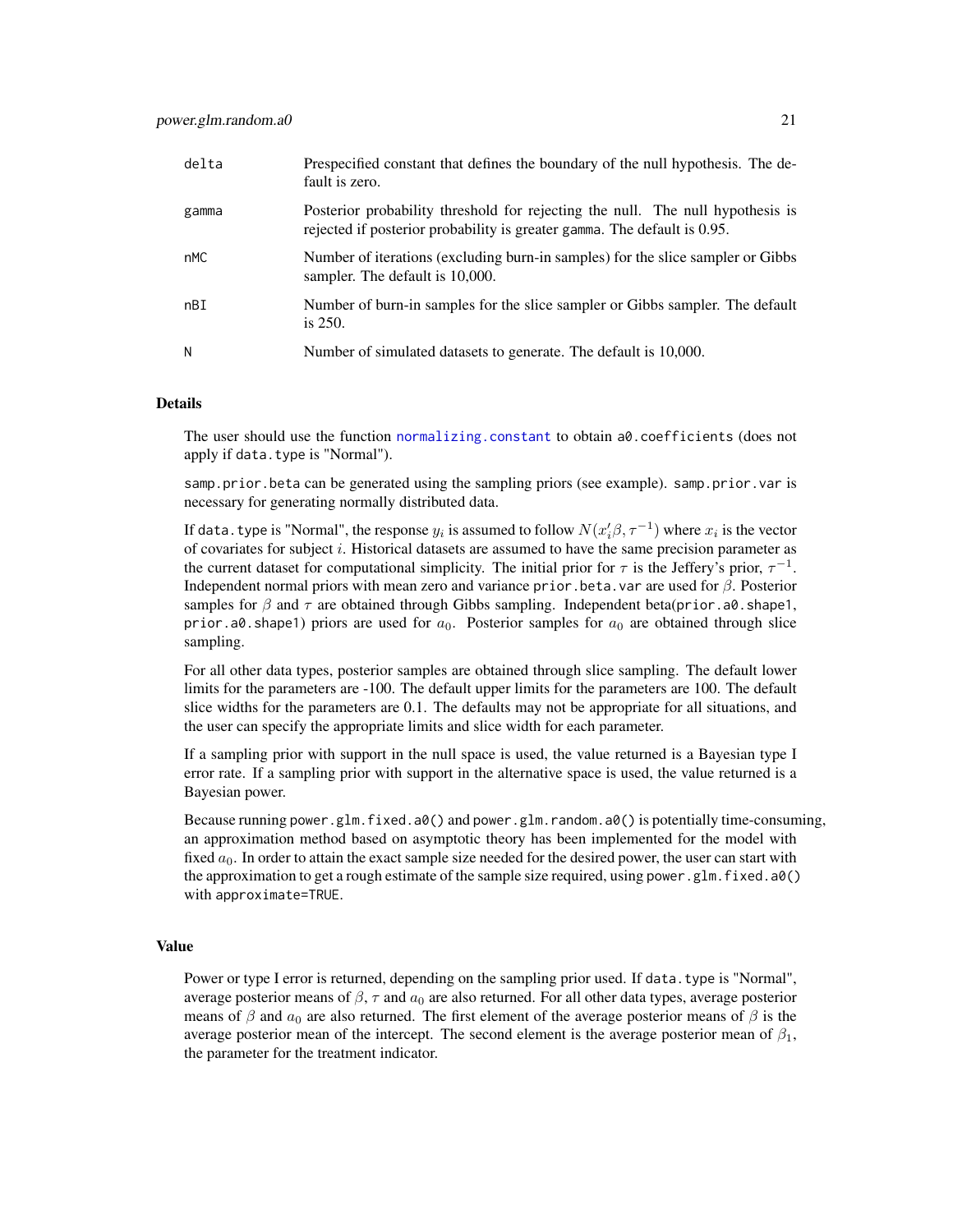#### <span id="page-21-0"></span>References

Chen, Ming-Hui, et al. "Bayesian design of noninferiority trials for medical devices using historical data." Biometrics 67.3 (2011): 1163-1170.

Neal, Radford M. Slice sampling. Ann. Statist. 31 (2003), no. 3, 705–767.

#### See Also

[normalizing.constant](#page-11-1) and [glm.random.a0](#page-7-1)

#### Examples

```
data.type <- "Bernoulli"
data.link <- "Logistic"
data.size <- 100
# Simulate two historical datasets
p \le -3historical <- list(list(y0=rbinom(data.size,size=1,prob=0.2),
                        x0=matrix(rnorm(p*data.size),ncol=p,nrow=data.size)),
                   list(y0=rbinom(data.size, size=1, prob=0.5),
                        x0=matrix(rnorm(p*data.size),ncol=p,nrow=data.size)))
# Generate sampling priors
# The null hypothesis here is H0: beta_1 >= 0. To calculate power,
# we can provide samples of beta_1 such that the mass of beta_1 < 0.
# To calculate type I error, we can provide samples of beta_1 such that
# the mass of beta_1 >= 0.
samp.prior.beta1 <- rnorm(100, mean=-3, sd=1)
# Here, mass is put on the alternative region, so power is calculated.
samp.prior.beta <- cbind(rnorm(100), samp.prior.beta1, matrix(rnorm(100*p), 100, p))
# Please see function "normalizing.constant" for how to obtain a0.coefficients
# Here, suppose one-degree polynomial regression is chosen by the "normalizing.constant"
# function. The coefficients are obtained for the intercept, a0_1 and a0_2.
a0.coefficients <- c(1, 0.5, -1)
nMC <- 100 # nMC should be larger in practice
nBI <- 50
N <- 3 # N should be larger in practice
result <- power.glm.random.a0(data.type=data.type, data.link=data.link,
                              data.size=data.size, historical=historical,
                       samp.prior.beta=samp.prior.beta, a0.coefficients=a0.coefficients,
                              delta=0, nMC=nMC, nBI=nBI, N=N)
```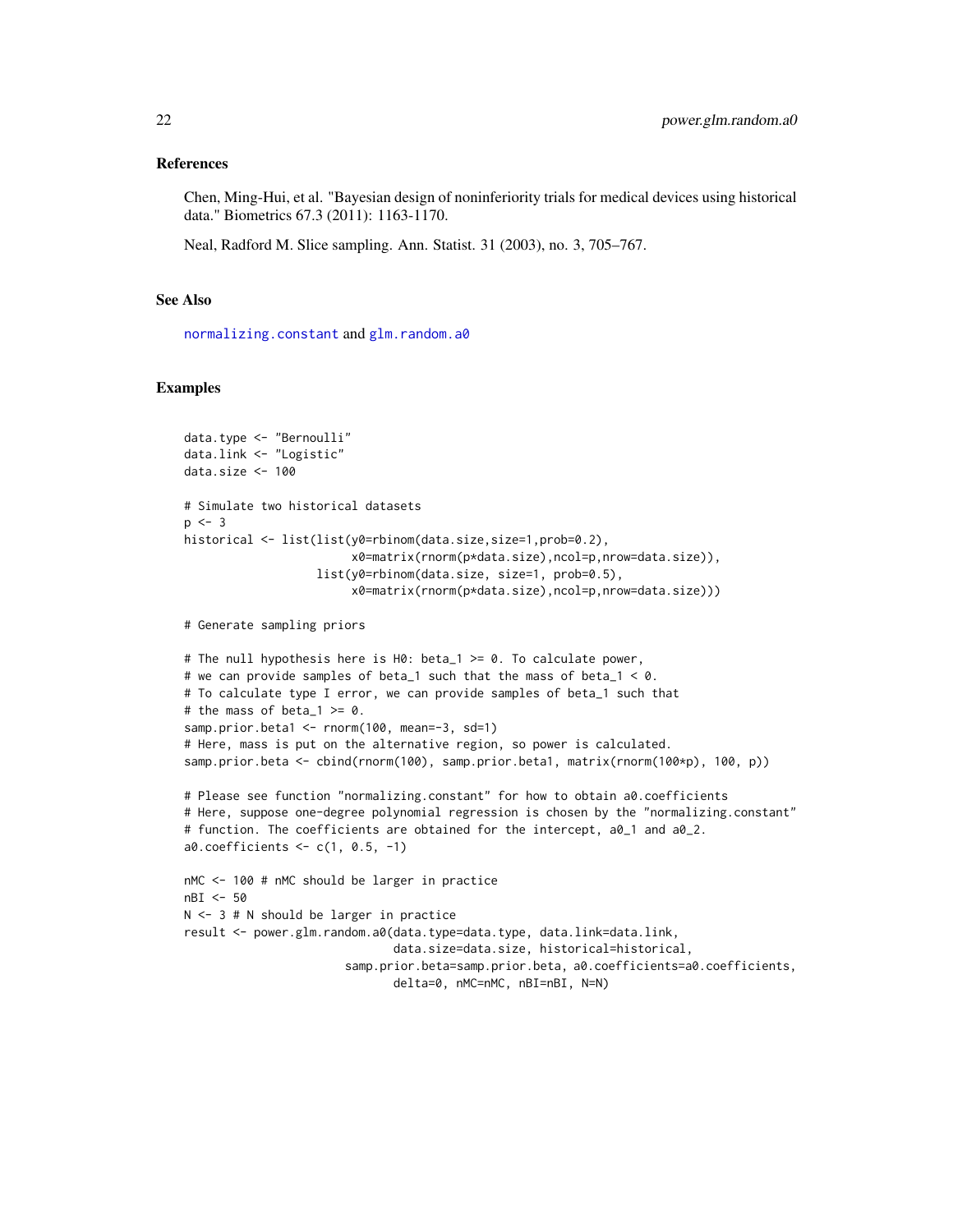<span id="page-22-1"></span><span id="page-22-0"></span>power.two.grp.fixed.a0

*Power/type I error calculation for data with two groups (treatment and control group, no covariates) with fixed a0*

## Description

Power/type I error calculation for data with two groups (treatment and control group, no covariates) with fixed  $a_0$  using power priors

#### Usage

```
power.two.grp.fixed.a0(
 data.type,
 n.t,
 n.c,
 historical = matrix(0, 1, 4),
 samp.prior.mu.t,
  samp.prior.mu.c,
  samp.prior.var.t,
  samp.prior.var.c,
 prior.mu.t.shape1 = 1,
 prior.mu.t.shape2 = 1,
 prior.mu.c.shape1 = 1,
 prior.mu.c.shape2 = 1,
 delta = 0,
 gamma = 0.95,
 nMC = 10000,
 nBI = 250,
 N = 10000
)
```

| data.type  | Character string specifying the type of response. The options are "Normal",<br>"Bernoulli", "Poisson" and "Exponential".                                                                                                                                                                                                               |
|------------|----------------------------------------------------------------------------------------------------------------------------------------------------------------------------------------------------------------------------------------------------------------------------------------------------------------------------------------|
| n.t        | Sample size of the treatment group for the simulated datasets.                                                                                                                                                                                                                                                                         |
| n.c        | Sample size of the control group for the simulated datasets.                                                                                                                                                                                                                                                                           |
| historical | (Optional) matrix of historical dataset(s). If data, type is "Normal", historical<br>is a matrix with four columns:                                                                                                                                                                                                                    |
|            | • The first column contains the sum of responses for the control group.<br>• The second column contains the sample size of the control group.<br>• The third column contains the sample variance of responses for the control<br>group.<br>• The fourth column contains the discounting parameter value $a_0$ (between 0<br>and $1$ ). |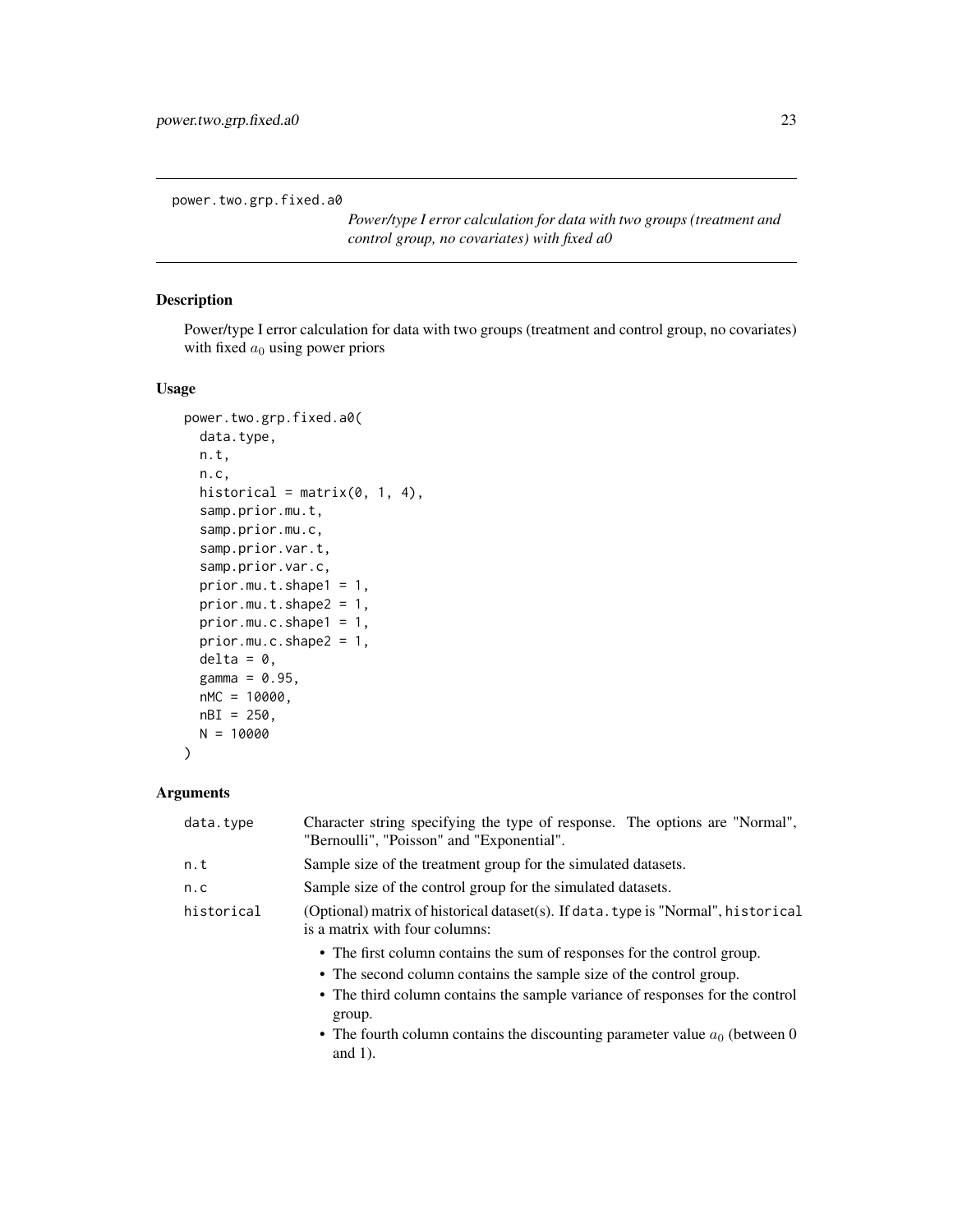For all other data types, historical is a matrix with three columns:

- The first column contains the sum of responses for the control group.
- The second column contains the sample size of the control group.
- The third column contains the discounting parameter value  $a_0$  (between 0 and 1).

Each row represents a historical dataset.

samp.prior.mu.t

Vector of possible values of  $\mu_t$  to sample (with replacement) from. The vector contains realizations from the sampling prior (e.g. normal distribution) for  $\mu_t$ .

samp.prior.mu.c

Vector of possible values of  $\mu_c$  to sample (with replacement) from. The vector contains realizations from the sampling prior (e.g. normal distribution) for  $\mu_c$ .

samp.prior.var.t

Vector of possible values of  $\sigma_t^2$  to sample (with replacement) from. Only applies if data.type is "Normal". The vector contains realizations from the sampling prior (e.g. inverse-gamma distribution) for  $\sigma_t^2$ .

samp.prior.var.c

Vector of possible values of  $\sigma_c^2$  to sample (with replacement) from. Only applies if data.type is "Normal". The vector contains realizations from the sampling prior (e.g. inverse-gamma distribution) for  $\sigma_c^2$ 

#### prior.mu.t.shape1

First hyperparameter of the initial prior for  $\mu_t$ . The default is 1. Does not apply if data.type is "Normal".

#### prior.mu.t.shape2

Second hyperparameter of the initial prior for  $\mu_t$ . The default is 1. Does not apply if data.type is "Normal".

#### prior.mu.c.shape1

First hyperparameter of the initial prior for  $\mu_c$ . The default is 1. Does not apply if data.type is "Normal".

- prior.mu.c.shape2
	- Second hyperparameter of the initial prior for  $\mu_c$ . The default is 1. Does not apply if data.type is "Normal".
- delta Prespecified constant that defines the boundary of the null hypothesis. The default is zero.
- gamma Posterior probability threshold for rejecting the null. The null hypothesis is rejected if posterior probability is greater gamma. The default is 0.95.
- nMC Number of iterations (excluding burn-in samples) for the slice sampler or Gibbs sampler. The default is 10,000.
- nBI Number of burn-in samples for the slice sampler or Gibbs sampler. The default is 250.
- N Number of simulated datasets to generate. The default is 10,000.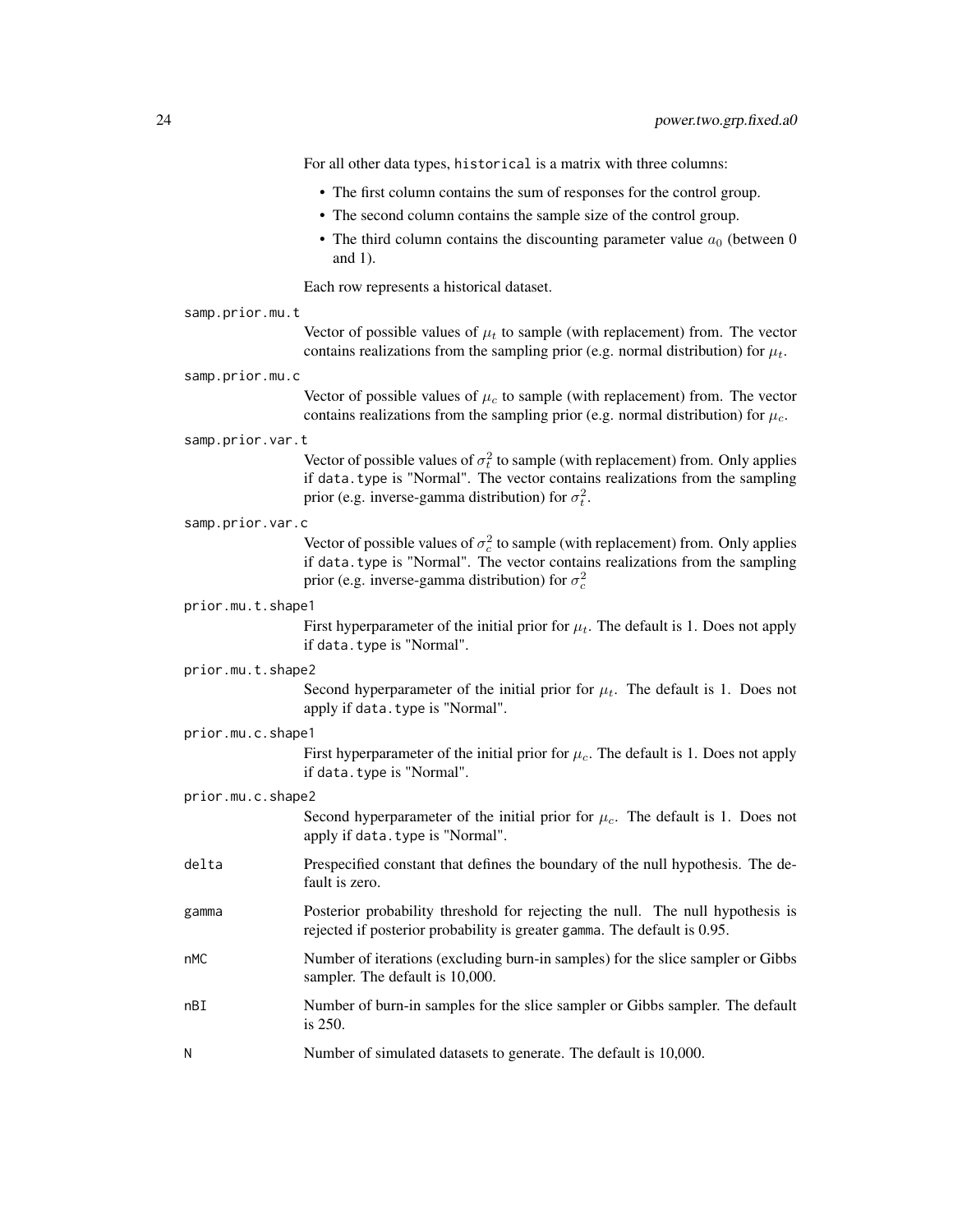<span id="page-24-0"></span>If data.type is "Bernoulli", "Poisson" or "Exponential", a single response from the treatment group is assumed to follow Bern( $\mu_t$ ), Pois( $\mu_t$ ) or Exp(rate= $\mu_t$ ), respectively, where  $\mu_t$  is the mean of responses for the treatment group. If data.type is "Normal", a single response from the treatment group is assumed to follow  $N(\mu_t, \tau^{-1})$  where  $\tau$  is the precision parameter. The distributional assumptions for the control group data are analogous.

samp.prior.mu.t and samp.prior.mu.c can be generated using the sampling priors (see example).

If data.type is "Bernoulli", the initial prior for  $\mu_t$  is beta(prior.mu.t.shape1, prior.mu.t.shape2). If data.type is "Poisson", the initial prior for  $\mu_t$  is Gamma(prior.mu.t.shape1, rate=prior.mu.t.shape2). If data.type is "Exponential", the initial prior for  $\mu_t$  is Gamma(prior.mu.t.shape1, rate=prior.mu.t.shape2). The initial priors used for the control group data are analogous.

If data.type is "Normal", each historical dataset  $D_{0k}$  is assumed to have a different precision parameter  $\tau_k$ . The initial prior for  $\tau$  is the Jeffery's prior,  $\tau^{-1}$ , and the initial prior for  $\tau_k$  is  $\tau_k^{-1}$ . The initial prior for the  $\mu_c$  is the uniform improper prior.

If a sampling prior with support in the null space is used, the value returned is a Bayesian type I error rate. If a sampling prior with support in the alternative space is used, the value returned is a Bayesian power.

If data.type is "Normal", Gibbs sampling is used for model fitting. For all other data types, numerical integration is used for modeling fitting.

#### Value

Power or type I error is returned, depending on the sampling prior used. If data, type is "Normal", average posterior means of  $\mu_c$ ,  $\tau$  and  $\tau_k$ 's (if historical data is given) are also returned.

#### References

Yixuan Qiu, Sreekumar Balan, Matt Beall, Mark Sauder, Naoaki Okazaki and Thomas Hahn (2019). RcppNumerical: 'Rcpp' Integration for Numerical Computing Libraries. R package version 0.4-0. https://CRAN.R-project.org/package=RcppNumerical

Chen, Ming-Hui, et al. "Bayesian design of noninferiority trials for medical devices using historical data." Biometrics 67.3 (2011): 1163-1170.

#### See Also

[two.grp.fixed.a0](#page-29-1)

#### Examples

```
data.type <- "Bernoulli"
n.t < -100n.c < -100# Simulate three historical datasets
historical <- matrix(0, ncol=3, nrow=3)
historical[1,] <- c(70, 100, 0.3)
historical[2,] <- c(60, 100, 0.5)
```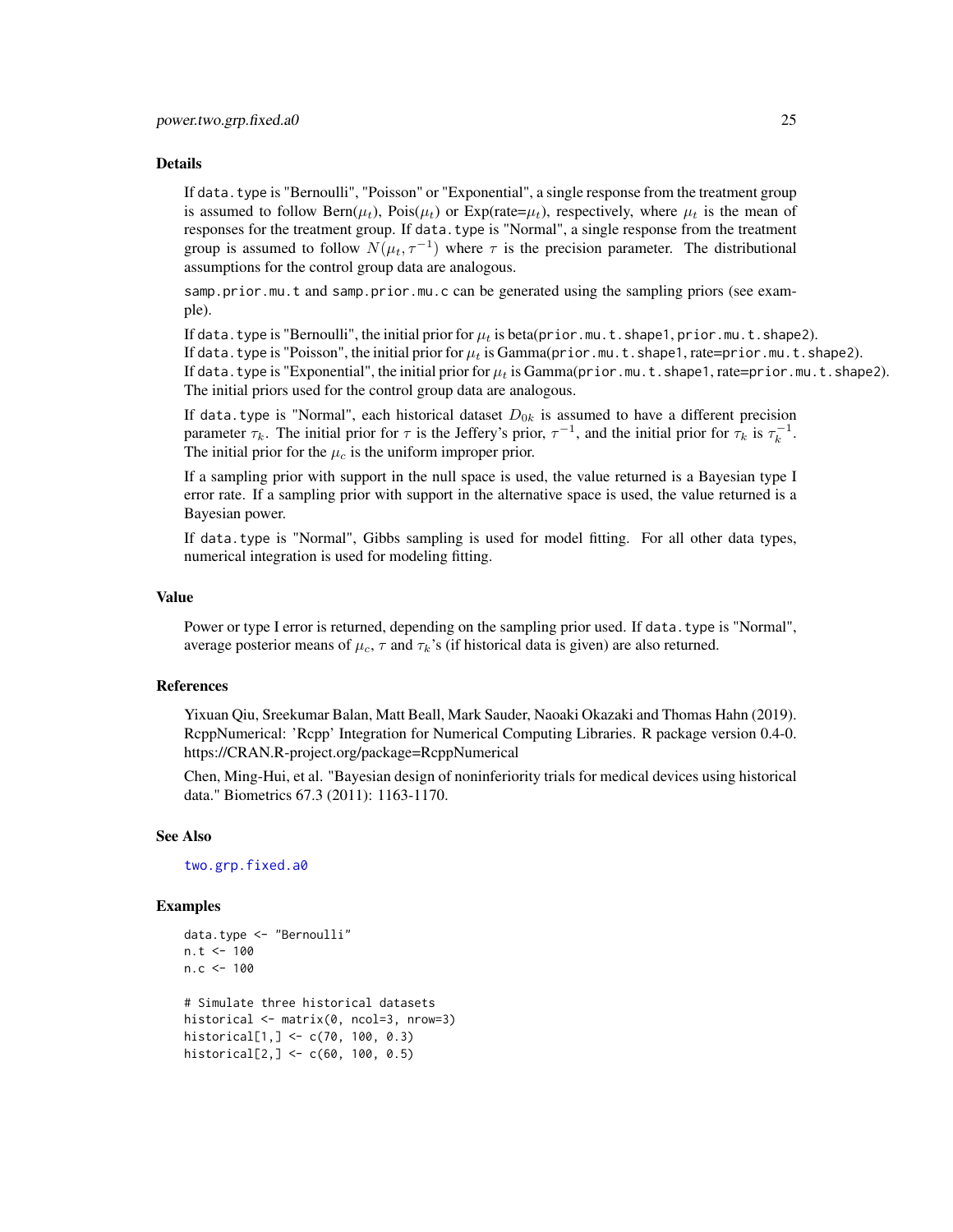```
historical[3,] <- c(50, 100, 0.7)
# Generate sampling priors
set.seed(1)
b_st1 <- b_st2 <- 1
b\_sc1 <- b\_sc2 <- 1
samp.prior.mu.t <- rbeta(50000, b_st1, b_st2)
samp.prior.mu.c <- rbeta(50000, b_st1, b_st2)
# The null hypothesis here is H0: mu_t - mu_c >= 0. To calculate power,
# we can provide samples of mu.t and mu.c such that the mass of mu_t - mu_c < 0.
# To calculate type I error, we can provide samples of mu.t and mu.c such that
# the mass of mu_t - mu_c >= 0.
sub_ind <- which(samp.prior.mu.t < samp.prior.mu.c)
# Here, mass is put on the alternative region, so power is calculated.
samp.prior.mu.t <- samp.prior.mu.t[sub_ind]
samp.prior.mu.c <- samp.prior.mu.c[sub_ind]
N <- 1000 # N should be larger in practice
result <- power.two.grp.fixed.a0(data.type=data.type, n.t=n.t, n.c=n.t, historical=historical,
                       samp.prior.mu.t=samp.prior.mu.t, samp.prior.mu.c=samp.prior.mu.c,
                                 delta=0, N=N)
```
<span id="page-25-1"></span>power.two.grp.random.a0

*Power/type I error calculation for two groups (treatment and control group, no covariates) with random a0*

#### Description

Power/type I error calculation using normalized power priors for two groups (treatment and control group, no covariates) with random  $a_0$ 

#### Usage

```
power.two.grp.random.a0(
  data.type,
 n.t,
 n.c,
  historical,
  samp.prior.mu.t,
  samp.prior.mu.c,
  samp.prior.var.t = 0,
  samp.prior.var.c = 0,
  prior.mu.t.shape1 = 1,
  prior.mu.t.shape2 = 1,
 prior.mu.c.shape1 = 1,
  prior.mu.c.shape2 = 1,
  prior.a0.shape1 = rep(1, 10),
```
<span id="page-25-0"></span>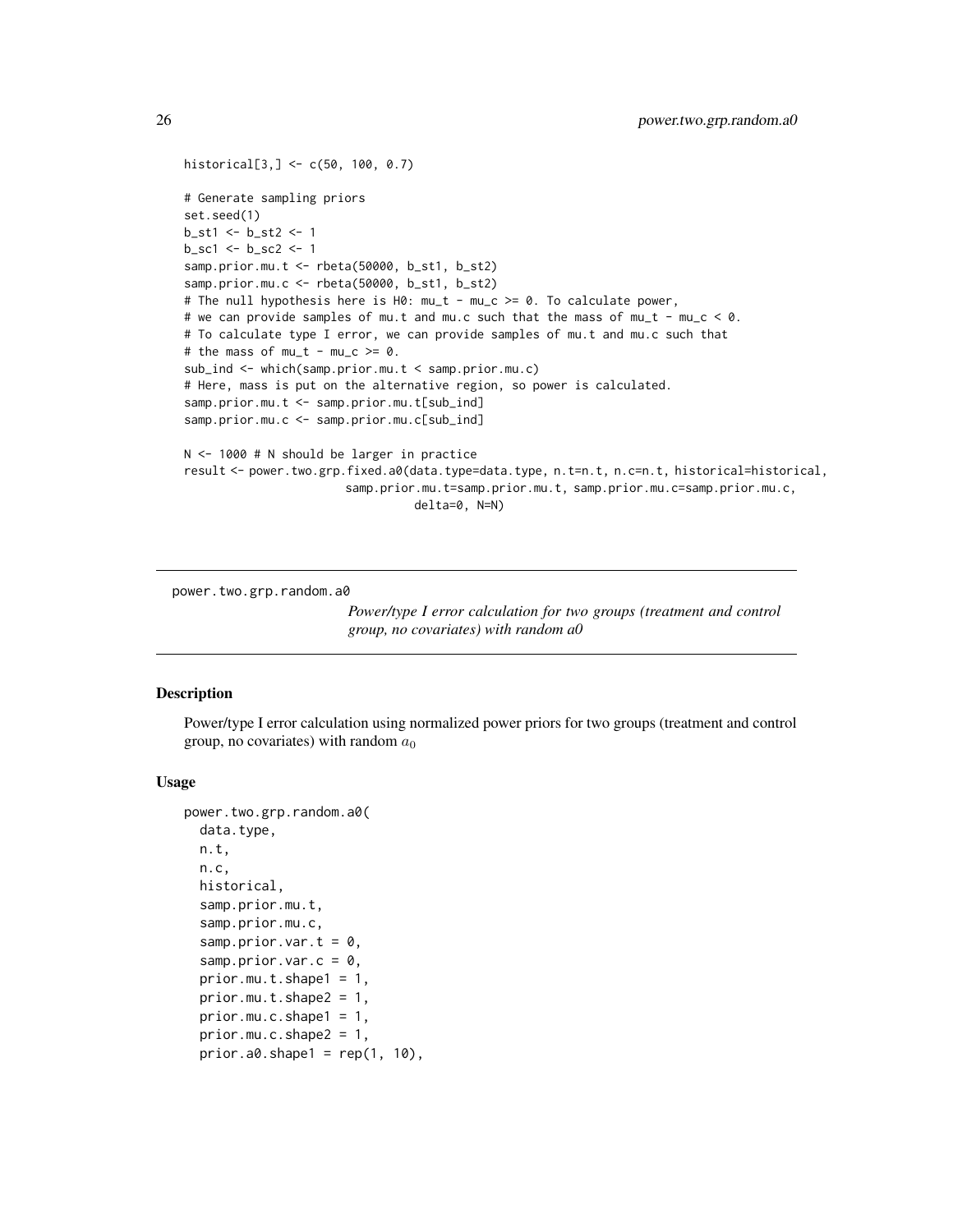```
prior.a0.shape2 = \text{rep}(1, 10),
lower.limits = rep(0, 10),upper.limits = rep(1, 10),
slice.widths = rep(0.1, 10),
delta = 0,
gamma = 0.95,
nMC = 10000,
nBI = 250,N = 10000
```

```
\mathcal{L}
```

| data.type         | Character string specifying the type of response. The options are "Normal",<br>"Bernoulli", "Poisson" and "Exponential".                                                                                                                |
|-------------------|-----------------------------------------------------------------------------------------------------------------------------------------------------------------------------------------------------------------------------------------|
| n.t               | Sample size of the treatment group for the simulated datasets.                                                                                                                                                                          |
| n.c               | Sample size of the control group for the simulated datasets.                                                                                                                                                                            |
| historical        | Matrix of historical dataset(s). If data.type is "Normal", historical is a<br>matrix with three columns:                                                                                                                                |
|                   | • The first column contains the sum of responses for the control group.<br>• The second column contains the sample size of the control group.<br>• The third column contains the sample variance of responses for the control<br>group. |
|                   | For all other data types, historical is a matrix with two columns:                                                                                                                                                                      |
|                   | • The first column contains the sum of responses for the control group.<br>• The second column contains the sample size of the control group.                                                                                           |
|                   | Each row represents a historical dataset.                                                                                                                                                                                               |
| samp.prior.mu.t   |                                                                                                                                                                                                                                         |
|                   | Vector of possible values of $\mu_t$ to sample (with replacement) from. The vector<br>contains realizations from the sampling prior (e.g. normal distribution) for $\mu_t$ .                                                            |
| samp.prior.mu.c   |                                                                                                                                                                                                                                         |
|                   | Vector of possible values of $\mu_c$ to sample (with replacement) from. The vector<br>contains realizations from the sampling prior (e.g. normal distribution) for $\mu_c$ .                                                            |
| samp.prior.var.t  |                                                                                                                                                                                                                                         |
|                   | Vector of possible values of $\sigma_t^2$ to sample (with replacement) from. Only applies<br>if data.type is "Normal". The vector contains realizations from the sampling<br>prior (e.g. inverse-gamma distribution) for $\sigma_t^2$ . |
| samp.prior.var.c  |                                                                                                                                                                                                                                         |
|                   | Vector of possible values of $\sigma_c^2$ to sample (with replacement) from. Only applies<br>if data.type is "Normal". The vector contains realizations from the sampling<br>prior (e.g. inverse-gamma distribution) for $\sigma_c^2$   |
| prior.mu.t.shape1 |                                                                                                                                                                                                                                         |
|                   | First hyperparameter of the initial prior for $\mu_t$ . The default is 1. Does not apply<br>if data.type is "Normal".                                                                                                                   |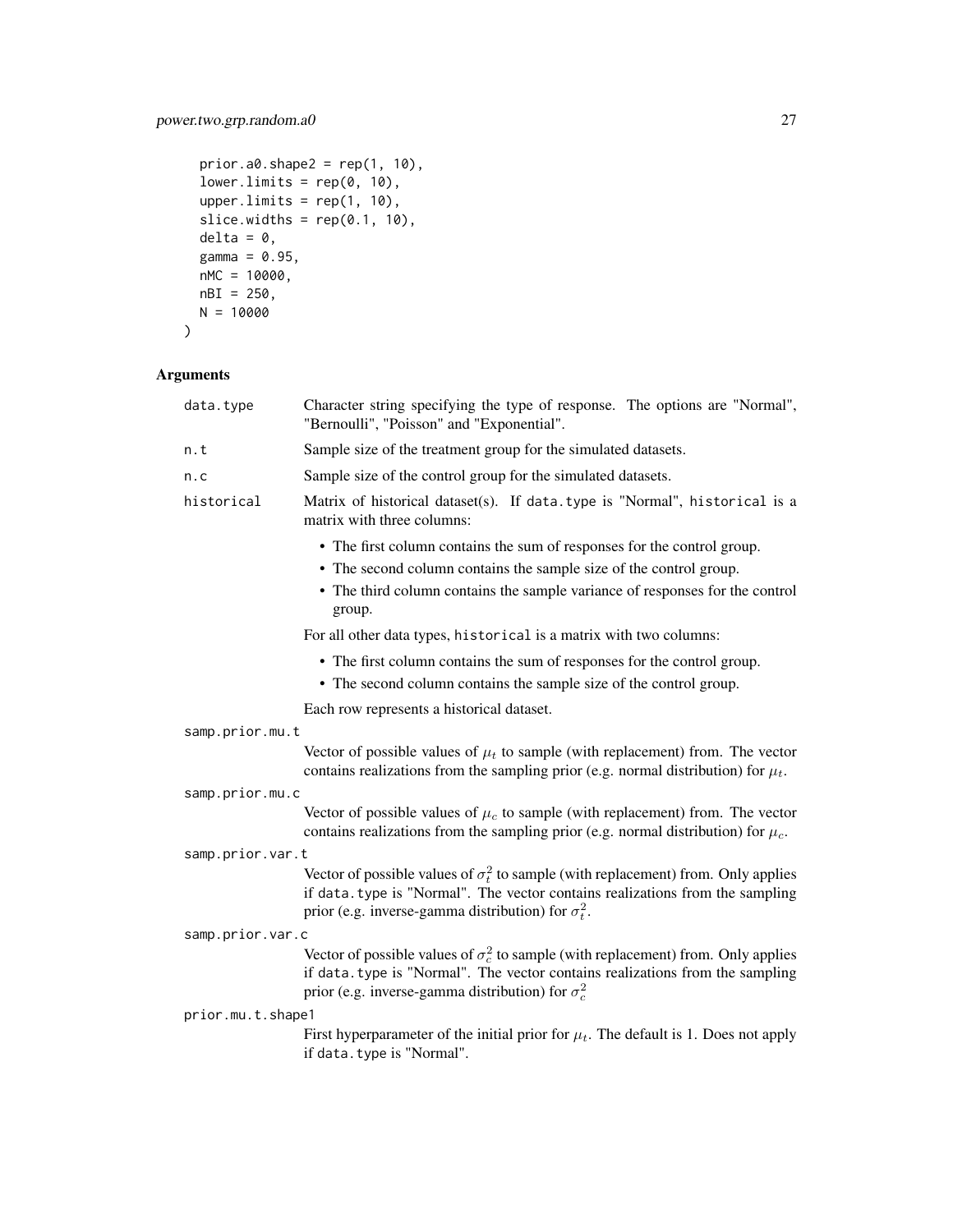| prior.mu.t.shape2 |                                                                                                                                                                                                                                              |
|-------------------|----------------------------------------------------------------------------------------------------------------------------------------------------------------------------------------------------------------------------------------------|
|                   | Second hyperparameter of the initial prior for $\mu_t$ . The default is 1. Does not<br>apply if data. type is "Normal".                                                                                                                      |
| prior.mu.c.shape1 |                                                                                                                                                                                                                                              |
|                   | First hyperparameter of the initial prior for $\mu_c$ . The default is 1. Does not apply<br>if data. type is "Normal".                                                                                                                       |
| prior.mu.c.shape2 |                                                                                                                                                                                                                                              |
|                   | Second hyperparameter of the initial prior for $\mu_c$ . The default is 1. Does not<br>apply if data. type is "Normal".                                                                                                                      |
| prior.a0.shape1   |                                                                                                                                                                                                                                              |
|                   | Vector of the first shape parameters of the independent beta priors for $a_0$ . The<br>length of the vector should be equal to the number of historical datasets. The<br>default is a vector of one's.                                       |
| prior.a0.shape2   |                                                                                                                                                                                                                                              |
|                   | Vector of the second shape parameters of the independent beta priors for $a_0$ . The<br>length of the vector should be equal to the number of historical datasets. The<br>default is a vector of one's.                                      |
| lower.limits      | Vector of lower limits for parameters to be used by the slice sampler. The length<br>of the vector should be equal to the number of historical datasets. The default is<br>0 for all parameters (may not be appropriate for all situations). |
| upper.limits      | Vector of upper limits for parameters to be used by the slice sampler. The length<br>of the vector should be equal to the number of historical datasets. The default is<br>1 for all parameters (may not be appropriate for all situations). |
| slice.widths      | Vector of initial slice widths used by the slice sampler. The length of the vector<br>should be equal to the number of historical datasets. The default is 0.1 for all<br>parameter (may not be appropriate for all situations).             |
| delta             | Prespecified constant that defines the boundary of the null hypothesis. The de-<br>fault is zero.                                                                                                                                            |
| gamma             | Posterior probability threshold for rejecting the null. The null hypothesis is<br>rejected if posterior probability is greater gamma. The default is 0.95.                                                                                   |
| nMC               | Number of iterations (excluding burn-in samples) for the slice sampler or Gibbs<br>sampler. The default is 10,000.                                                                                                                           |
| nBI               | Number of burn-in samples for the slice sampler or Gibbs sampler. The default<br>is 250.                                                                                                                                                     |
| N                 | Number of simulated datasets to generate. The default is 10,000.                                                                                                                                                                             |

If data.type is "Bernoulli", "Poisson" or "Exponential", a single response from the treatment group is assumed to follow  $\text{Bern}(\mu_t)$ ,  $\text{Pois}(\mu_t)$  or  $\text{Exp}(\text{rate}=\mu_t)$ , respectively, where  $\mu_t$  is the mean of responses for the treatment group. If data.type is "Normal", a single response from the treatment group is assumed to follow  $N(\mu_t, \tau^{-1})$  where  $\tau$  is the precision parameter. The distributional assumptions for the control group data are analogous.

samp.prior.mu.t and samp.prior.mu.c can be generated using the sampling priors (see example).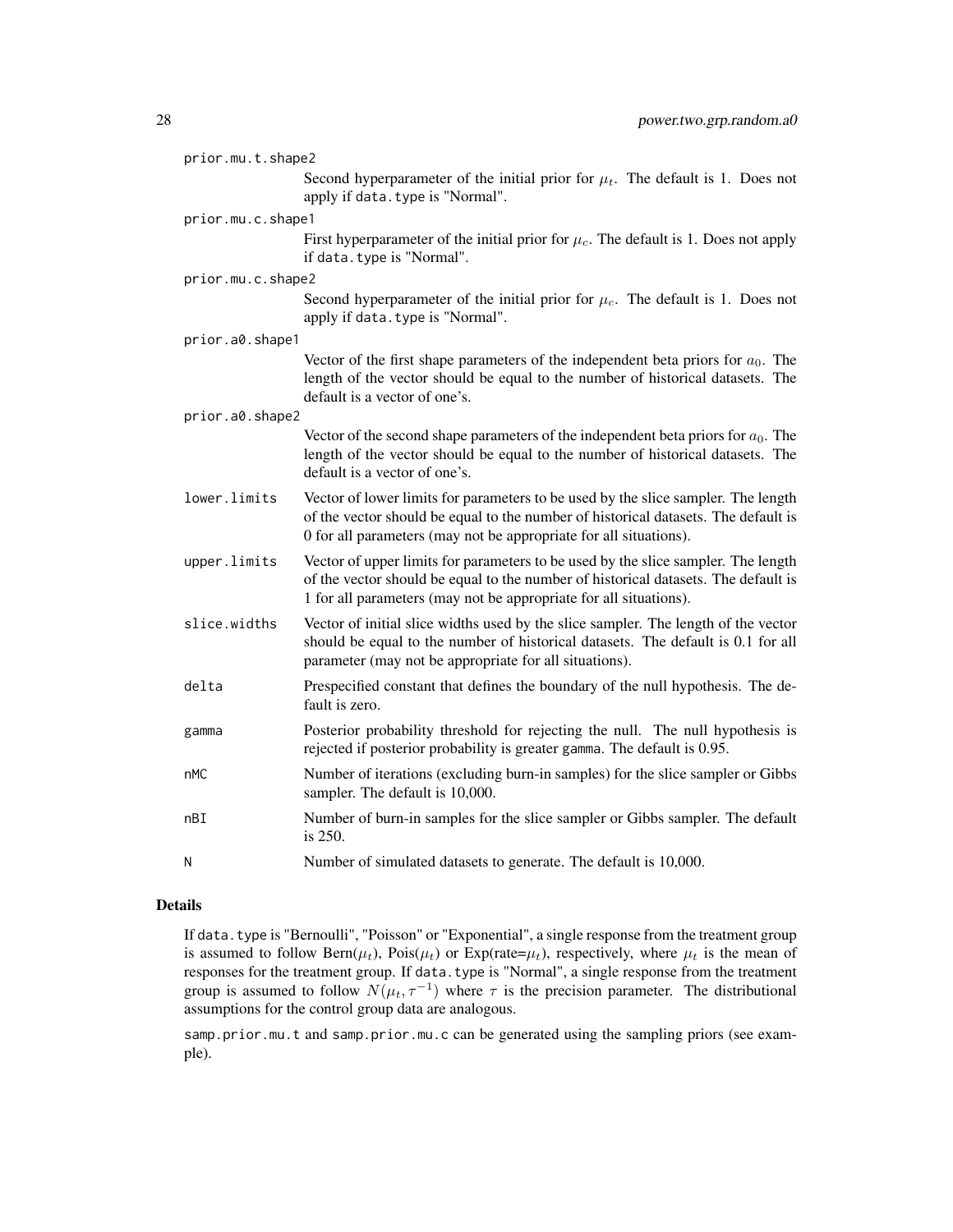<span id="page-28-0"></span>If data.type is "Bernoulli", the initial prior for  $\mu_t$  is beta(prior.mu.t.shape1, prior.mu.t.shape2). If data.type is "Poisson", the initial prior for  $\mu_t$  is Gamma(prior.mu.t.shape1, rate=prior.mu.t.shape2). If data.type is "Exponential", the initial prior for  $\mu_t$  is Gamma(prior.mu.t.shape1, rate=prior.mu.t.shape2). The initial priors used for the control group data are analogous.

If data.type is "Normal", historical datasets are assumed to have the same precision parameter as the current dataset for computational simplicity. The initial prior for  $\tau$  is the Jeffery's prior,  $\tau^{-1}$ . The initial prior for the  $\mu_c$  is the uniform improper prior. Posterior samples of  $\mu_c$  and  $\tau$  are obtained through Gibbs sampling.

Independent beta(prior.a0.shape1,prior.a0.shape1) priors are used for  $a_0$ . Posterior samples of  $a_0$  are obtained through slice sampling. The default lower limits for the parameters are 0. The default upper limits for the parameters are 1. The default slice widths for the parameters are 0.1. The defaults may not be appropriate for all situations, and the user can specify the appropriate limits and slice width for each parameter.

If a sampling prior with support in the null space is used, the value returned is a Bayesian type I error rate. If a sampling prior with support in the alternative space is used, the value returned is a Bayesian power.

#### Value

Power or type I error is returned, depending on the sampling prior used. If data.type is "Normal", average posterior means of  $\mu_t$ ,  $\mu_c$ ,  $\tau$  and  $a_0$  are also returned. For all other data types, average posterior means of  $\mu_t$ ,  $\mu_c$  and  $a_0$  are also returned.

#### References

Chen, Ming-Hui, et al. "Bayesian design of noninferiority trials for medical devices using historical data." Biometrics 67.3 (2011): 1163-1170.

Neal, Radford M. Slice sampling. Ann. Statist. 31 (2003), no. 3, 705–767.

#### See Also

[two.grp.random.a0](#page-31-1)

#### Examples

```
data.type <- "Bernoulli"
n.t < -100n.c < -100# Simulate three historical datasets
historical <- matrix(0, ncol=2, nrow=3)
historical[1,] <- c(70, 100)
historical[2,] <- c(60, 100)
historical[3,] <- c(50, 100)
# Generate sampling priors
set.seed(1)
b_st1 <- b_st2 <- 1
```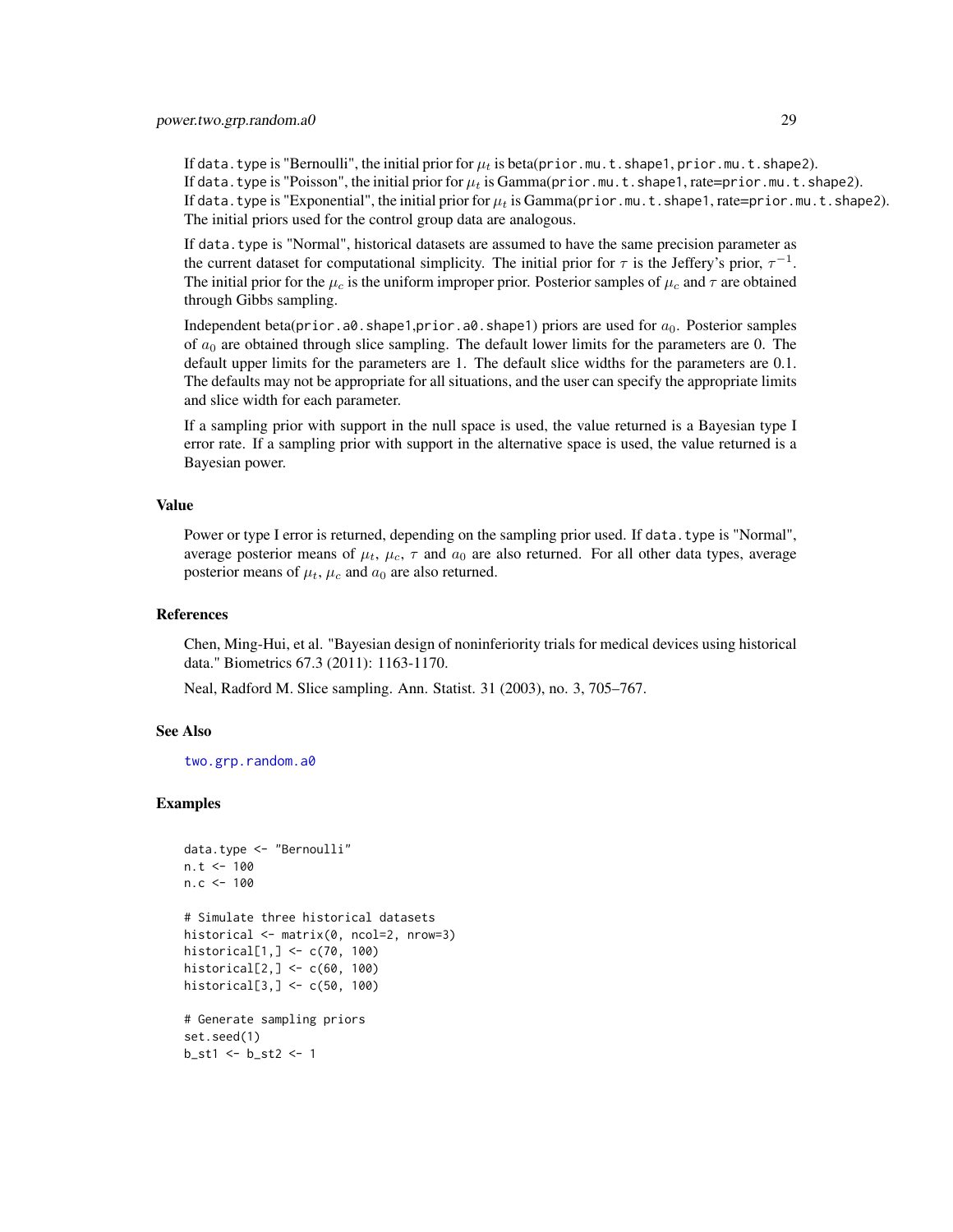```
b_sc1 <- b_sc2 <- 1
samp.prior.mu.t <- rbeta(50000, b_st1, b_st2)
samp.prior.mu.c <- rbeta(50000, b_st1, b_st2)
# The null hypothesis here is H0: mu_t - mu_c >= 0. To calculate power,
# we can provide samples of mu.t and mu.c such that the mass of mu_t - mu_c < 0.
# To calculate type I error, we can provide samples of mu.t and mu.c such that
# the mass of mu_t - mu_c >= 0.
sub_ind <- which(samp.prior.mu.t < samp.prior.mu.c)
# Here, mass is put on the alternative region, so power is calculated.
samp.prior.mu.t <- samp.prior.mu.t[sub_ind]
samp.prior.mu.c <- samp.prior.mu.c[sub_ind]
N <- 10 # N should be larger in practice
result <- power.two.grp.random.a0(data.type=data.type, n.t=n.t, n.c=n.c, historical=historical,
                       samp.prior.mu.t=samp.prior.mu.t, samp.prior.mu.c=samp.prior.mu.c,
                                  delta=0, nMC=10000, nBI=250, N=N)
```
<span id="page-29-1"></span>

two.grp.fixed.a0 *Model fitting for two groups (treatment and control group, no covariates) with fixed a0*

#### Description

Model fitting using power priors for two groups (treatment and control group, no covariates) with fixed  $a_0$ 

#### Usage

```
two.grp.fixed.a0(
 data.type,
 y.c,
 n.c,
  v.c,
 historical = matrix(0, 1, 4),
 prior.mu.c.shape1 = 1,
 prior.mu.c.shape2 = 1,
 nMC = 10000,
 nBI = 250
)
```

| data.type | Character string specifying the type of response. The options are "Normal",<br>"Bernoulli", "Poisson" and "Exponential". |  |
|-----------|--------------------------------------------------------------------------------------------------------------------------|--|
| y.c       | Sum of responses for the control group.                                                                                  |  |
| n.c       | Sample size of the control group.                                                                                        |  |
| V.C       | (For normal data only) sample variance of responses for the control group.                                               |  |
|           |                                                                                                                          |  |

<span id="page-29-0"></span>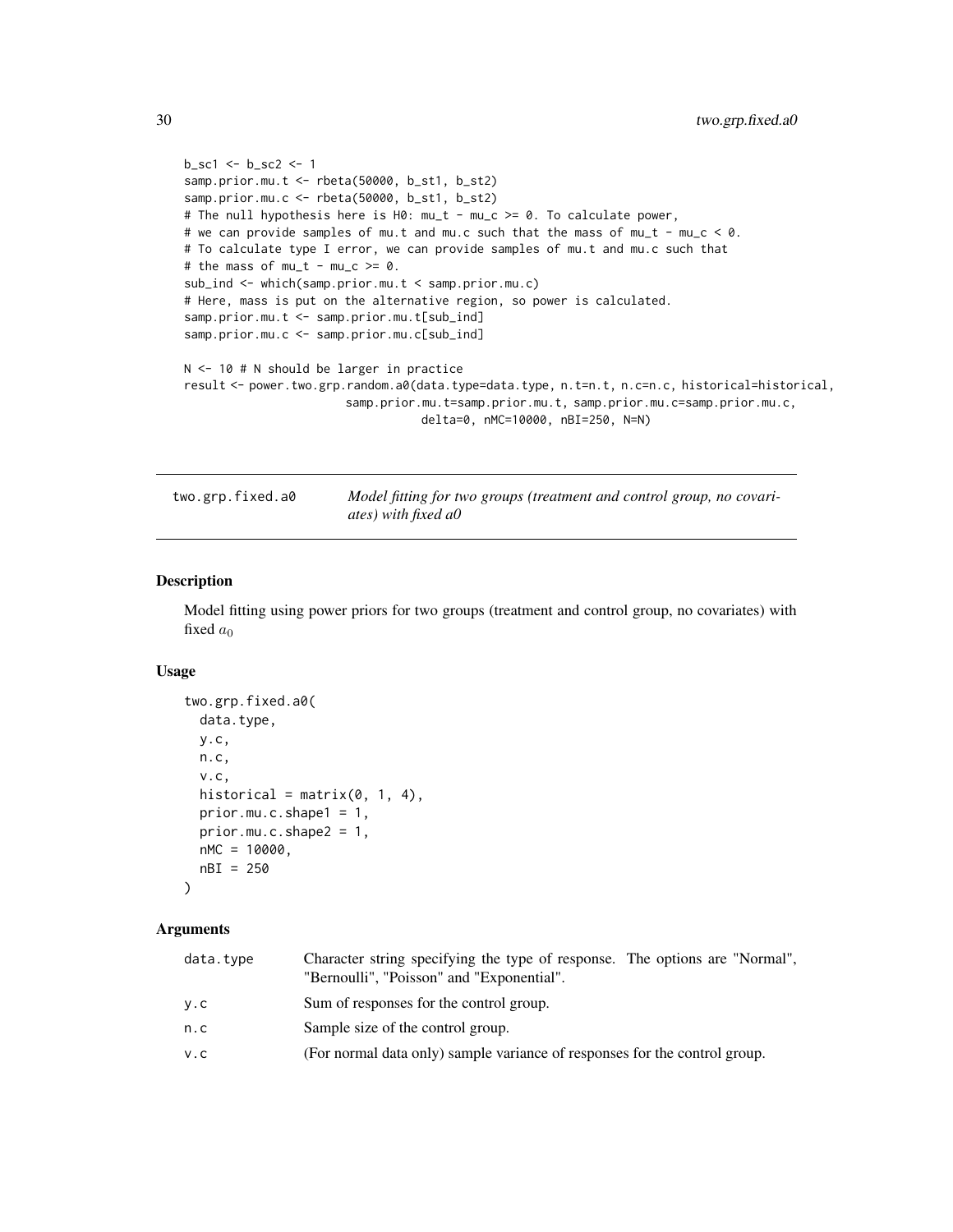| historical        | (Optional) matrix of historical dataset(s). If data. type is "Normal", historical<br>is a matrix with four columns:     |
|-------------------|-------------------------------------------------------------------------------------------------------------------------|
|                   | • The first column contains the sum of responses for the control group.                                                 |
|                   | • The second column contains the sample size of the control group.                                                      |
|                   | • The third column contains the sample variance of responses for the control<br>group.                                  |
|                   | • The fourth column contains the discounting parameter value $a_0$ (between 0<br>and $1$ ).                             |
|                   | For all other data types, historical is a matrix with three columns:                                                    |
|                   | • The first column contains the sum of responses for the control group.                                                 |
|                   | • The second column contains the sample size of the control group.                                                      |
|                   | • The third column contains the discounting parameter value $a_0$ (between 0<br>and $1$ ).                              |
|                   | Each row represents a historical dataset.                                                                               |
| prior.mu.c.shape1 |                                                                                                                         |
|                   | First hyperparameter of the initial prior for $\mu_c$ . The default is 1. Does not apply<br>if data. type is "Normal".  |
| prior.mu.c.shape2 |                                                                                                                         |
|                   | Second hyperparameter of the initial prior for $\mu_c$ . The default is 1. Does not<br>apply if data. type is "Normal". |
|                   |                                                                                                                         |

- nMC (For normal data only) number of iterations (excluding burn-in samples) for the Gibbs sampler. The default is 10,000.
- nBI (For normal data only) number of burn-in samples for the Gibbs sampler. The default is 250.

The power prior is applied on the data of the control group only. Therefore, only summaries of the responses of the control group need to be entered.

If data. type is "Bernoulli", "Poisson" or "Exponential", a single response from the treatment group is assumed to follow Bern( $\mu_t$ ), Pois( $\mu_t$ ) or Exp(rate= $\mu_t$ ), respectively, where  $\mu_t$  is the mean of responses for the treatment group. The distributional assumptions for the control group data are analogous.

If data.type is "Bernoulli", the initial prior for  $\mu_t$  is beta(prior.mu.t.shape1, prior.mu.t.shape2). If data.type is "Poisson", the initial prior for  $\mu_t$  is Gamma(prior.mu.t.shape1, rate=prior.mu.t.shape2). If data.type is "Exponential", the initial prior for  $\mu_t$  is Gamma(prior.mu.t.shape1, rate=prior.mu.t.shape2). The initial priors used for the control group data are analogous.

If data. type is "Normal", the responses are assumed to follow  $N(\mu_c, \tau^{-1})$  where  $\mu_c$  is the mean of responses for the control group and  $\tau$  is the precision parameter. Each historical dataset  $D_{0k}$ is assumed to have a different precision parameter  $\tau_k$ . The initial prior for  $\tau$  is the Jeffery's prior,  $\tau^{-1}$ , and the initial prior for  $\tau_k$  is  $\tau_k^{-1}$ . The initial prior for the  $\mu_c$  is the uniform improper prior. Posterior samples are obtained through Gibbs sampling.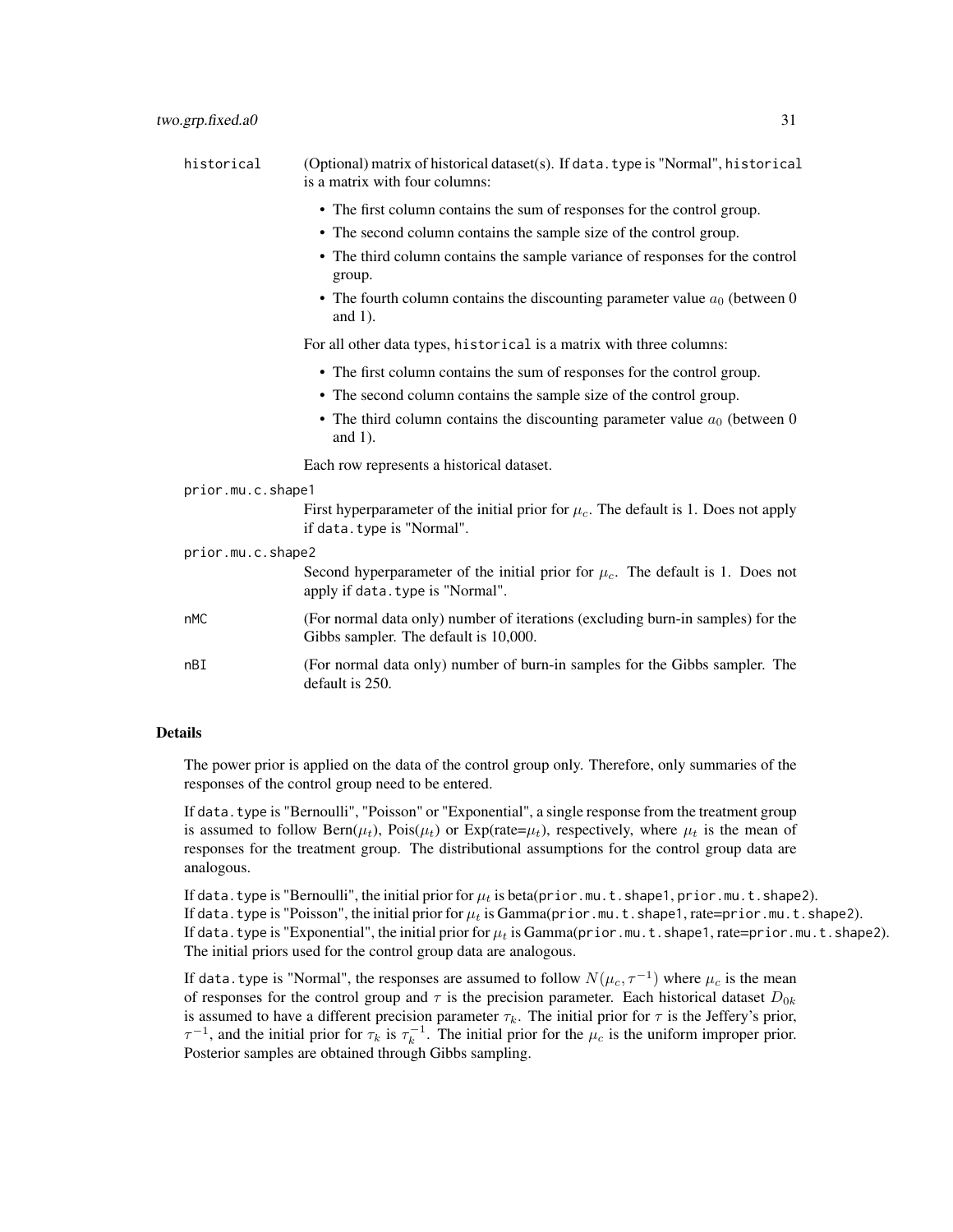Value

If data.type is "Normal", posterior samples of  $\mu_c$ ,  $\tau$  and  $\tau_k$ 's (if historical data is given) are returned. For all other data types, two scalars,  $c_1$  and  $c_2$ , are returned, representing the two parameters of the posterior distribution of  $\mu_c$ . For Bernoulli responses, the posterior distribution of  $\mu_c$ is beta( $c_1, c_2$ ). For Poisson responses, the posterior distribution of  $\mu_c$  is Gamma( $c_1, c_2$ ) where  $c_2$ is the rate parameter. For exponential responses, the posterior distribution of  $\mu_c$  is Gamma $(c_1, c_2)$ where  $c_2$  is the rate parameter.

#### References

Chen, Ming-Hui, et al. "Bayesian design of noninferiority trials for medical devices using historical data." Biometrics 67.3 (2011): 1163-1170.

#### See Also

[power.two.grp.fixed.a0](#page-22-1)

## Examples

```
data.type <- "Bernoulli"
y.c < -70n.c < -100# Simulate three historical datasets
historical <- matrix(0, ncol=3, nrow=3)
historical[1,] <- c(70, 100, 0.3)
historical[2,] <- c(60, 100, 0.5)
historical[3,] <- c(50, 100, 0.7)
set.seed(1)
result <- two.grp.fixed.a0(data.type=data.type, y.c=y.c, n.c=n.c, historical=historical)
```
<span id="page-31-1"></span>two.grp.random.a0 *Model fitting for two groups (treatment and control group, no covariates) with random a0*

#### Description

Model fitting using normalized power priors for two groups (treatment and control group, no covariates) with random  $a_0$ 

#### Usage

```
two.grp.random.a0(
  data.type,
 y.c,
 n.c,
  v.c,
```
<span id="page-31-0"></span>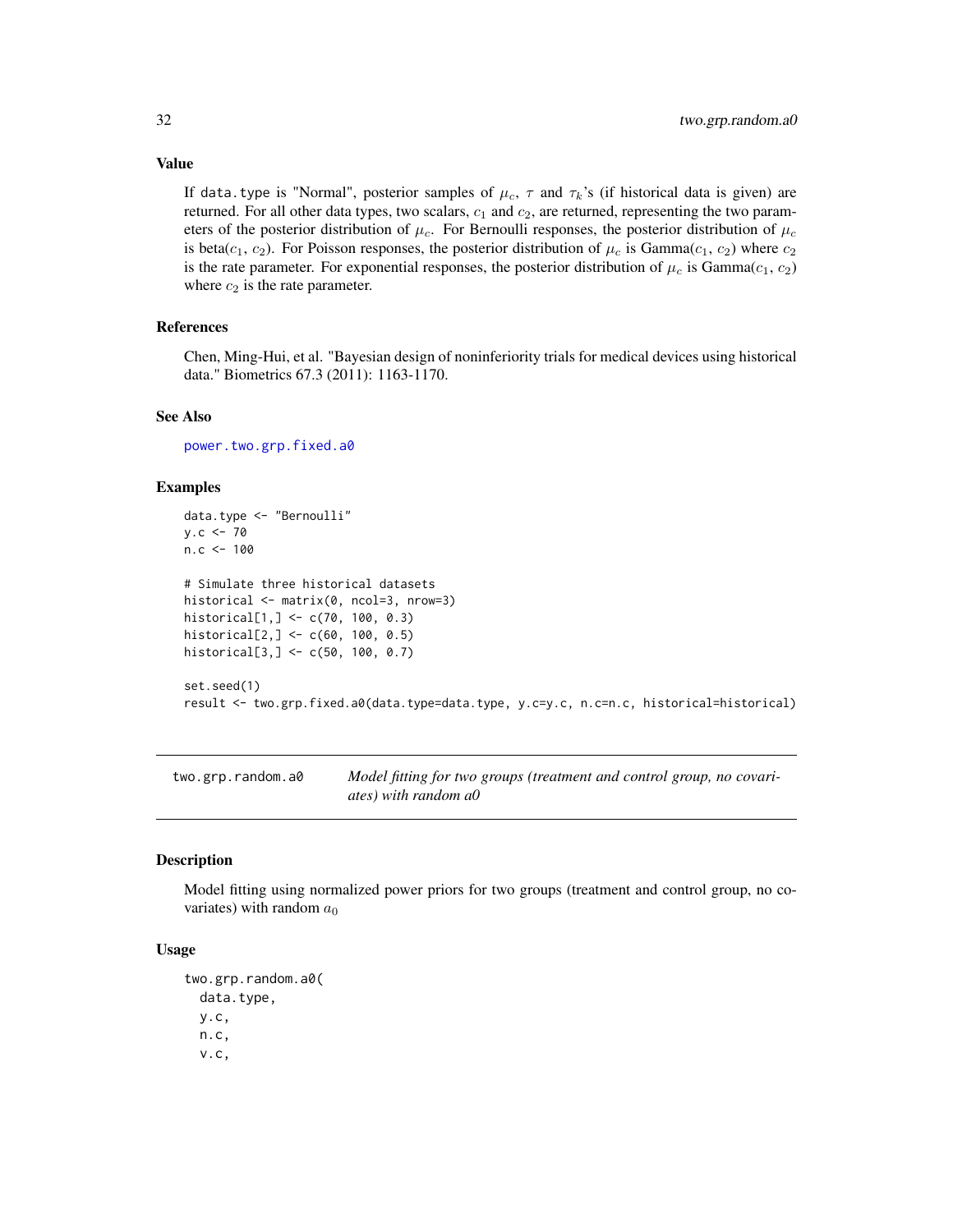## two.grp.random.a0 33

```
historical,
 prior.mu.c.shape1 = 1,
 prior.mu.c.shape2 = 1,
 prior.a0.shape1 = \text{rep}(1, 10),
 prior.a0.shape2 = rep(1, 10),lower.linalg = rep(0, 10),upper.limits = rep(1, 10),
  slice.widths = rep(0.1, 10),
 nMC = 10000,nBI = 250
\mathcal{L}
```

| data.type         | Character string specifying the type of response. The options are "Normal",<br>"Bernoulli", "Poisson" and "Exponential".                                                                                                                     |
|-------------------|----------------------------------------------------------------------------------------------------------------------------------------------------------------------------------------------------------------------------------------------|
| y.c               | Sum of responses for the control group.                                                                                                                                                                                                      |
| n.c               | Sample size of the control group.                                                                                                                                                                                                            |
| V.C               | (For normal data only) sample variance of responses for the control group.                                                                                                                                                                   |
| historical        | Matrix of historical dataset(s). If data.type is "Normal", historical is a<br>matrix with three columns:                                                                                                                                     |
|                   | • The first column contains the sum of responses for the control group.<br>• The second column contains the sample size of the control group.<br>• The third column contains the sample variance of responses for the control                |
|                   | group.                                                                                                                                                                                                                                       |
|                   | For all other data types, historical is a matrix with two columns:                                                                                                                                                                           |
|                   | • The first column contains the sum of responses for the control group.<br>• The second column contains the sample size of the control group.                                                                                                |
|                   | Each row represents a historical dataset.                                                                                                                                                                                                    |
| prior.mu.c.shape1 |                                                                                                                                                                                                                                              |
|                   | First hyperparameter of the initial prior for $\mu_c$ . The default is 1. Does not apply<br>if data. type is "Normal".                                                                                                                       |
| prior.mu.c.shape2 |                                                                                                                                                                                                                                              |
|                   | Second hyperparameter of the initial prior for $\mu_c$ . The default is 1. Does not<br>apply if data. type is "Normal".                                                                                                                      |
| prior.a0.shape1   |                                                                                                                                                                                                                                              |
|                   | Vector of the first shape parameters of the independent beta priors for $a_0$ . The<br>length of the vector should be equal to the number of historical datasets. The<br>default is a vector of one's.                                       |
| prior.a0.shape2   |                                                                                                                                                                                                                                              |
|                   | Vector of the second shape parameters of the independent beta priors for $a_0$ . The<br>length of the vector should be equal to the number of historical datasets. The<br>default is a vector of one's.                                      |
| lower.limits      | Vector of lower limits for parameters to be used by the slice sampler. The length<br>of the vector should be equal to the number of historical datasets. The default is<br>0 for all parameters (may not be appropriate for all situations). |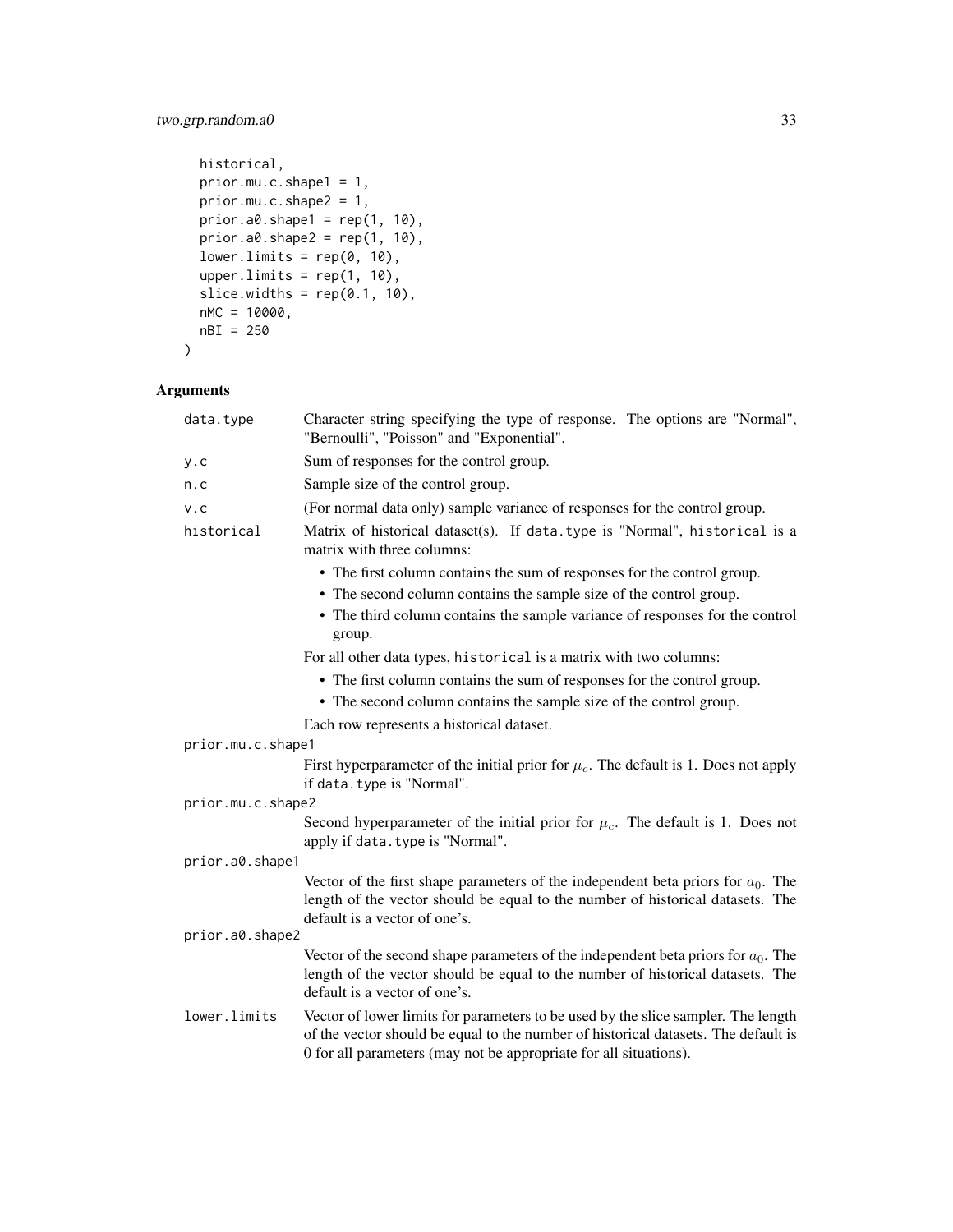<span id="page-33-0"></span>

| upper.limits | Vector of upper limits for parameters to be used by the slice sampler. The length<br>of the vector should be equal to the number of historical datasets. The default is<br>1 for all parameters (may not be appropriate for all situations). |
|--------------|----------------------------------------------------------------------------------------------------------------------------------------------------------------------------------------------------------------------------------------------|
| slice.widths | Vector of initial slice widths used by the slice sampler. The length of the vector<br>should be equal to the number of historical datasets. The default is 0.1 for all<br>parameter (may not be appropriate for all situations).             |
| nMC          | Number of iterations (excluding burn-in samples) for the slice sampler or Gibbs<br>sampler. The default is 10,000.                                                                                                                           |
| nBI          | Number of burn-in samples for the slice sampler or Gibbs sampler. The default<br>is $250$ .                                                                                                                                                  |

If data. type is "Bernoulli", "Poisson" or "Exponential", a single response from the treatment group is assumed to follow Bern( $\mu_t$ ), Pois( $\mu_t$ ) or Exp(rate= $\mu_t$ ), respectively, where  $\mu_t$  is the mean of responses for the treatment group. If data.type is "Normal", a single response from the treatment group is assumed to follow  $N(\mu_t, \tau^{-1})$  where  $\tau$  is the precision parameter. The distributional assumptions for the control group data are analogous.

If data.type is "Bernoulli", the initial prior for  $\mu_t$  is beta(prior.mu.t.shape1, prior.mu.t.shape2). If data.type is "Poisson", the initial prior for  $\mu_t$  is Gamma(prior.mu.t.shape1, rate=prior.mu.t.shape2). If data.type is "Exponential", the initial prior for  $\mu_t$  is Gamma(prior.mu.t.shape1, rate=prior.mu.t.shape2). The initial priors used for the control group data are analogous.

If data.type is "Normal", historical datasets are assumed to have the same precision parameter  $\tau$ as the current dataset for computational simplicity. The initial prior for  $\tau$  is the Jeffery's prior,  $\tau^{-1}$ . The initial prior for the  $\mu_c$  is the uniform improper prior. Posterior samples of  $\mu_c$  and  $\tau$  are obtained through Gibbs sampling.

Independent beta(prior.a0.shape1,prior.a0.shape1) priors are used for  $a_0$ . Posterior samples of  $a_0$  are obtained through slice sampling. The default lower limits for the parameters are 0. The default upper limits for the parameters are 1. The default slice widths for the parameters are 0.1. The defaults may not be appropriate for all situations, and the user can specify the appropriate limits and slice width for each parameter.

#### Value

If data.type is "Normal", posterior samples of  $\mu_c$ ,  $\tau$  and  $a_0$  are returned. For all other data types, posterior samples of  $\mu$  and  $a_0$  are returned. If there are K historical datasets, then  $a_0 =$  $(a_{01}, \cdots, a_{0K}).$ 

#### References

Neal, Radford M. Slice sampling. Ann. Statist. 31 (2003), no. 3, 705–767.

#### See Also

[power.two.grp.random.a0](#page-25-1)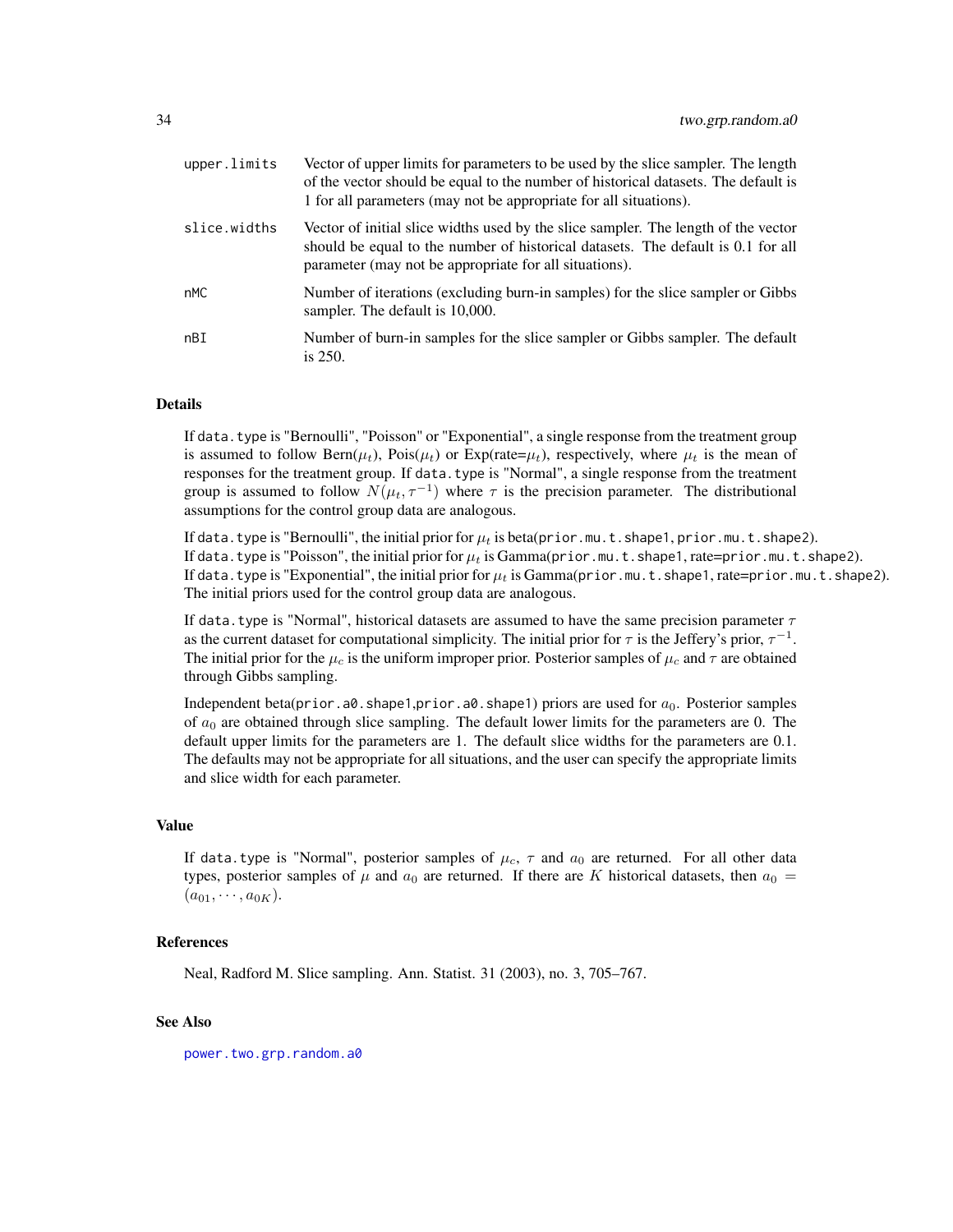## two.grp.random.a0 35

## Examples

```
data.type <- "Bernoulli"
y.c < -70n.c < -100# Simulate three historical datasets
historical <- matrix(0, ncol=2, nrow=3)
historical[1,] <- c(70, 100)
historical[2,] <- c(60, 100)
historical[3,] <- c(50, 100)
# Set parameters of the slice sampler
lower. limits \leq rep(0, 3) # The dimension is the number of historical datasets
upper.limits \leq rep(1, 3)
slice.widths \leq rep(0.1, 3)
set.seed(1)
result <- two.grp.random.a0(data.type=data.type, y.c=y.c, n.c=n.c, historical=historical,
                            lower.limits=lower.limits, upper.limits=upper.limits,
```
slice.widths=slice.widths, nMC=10000, nBI=250)